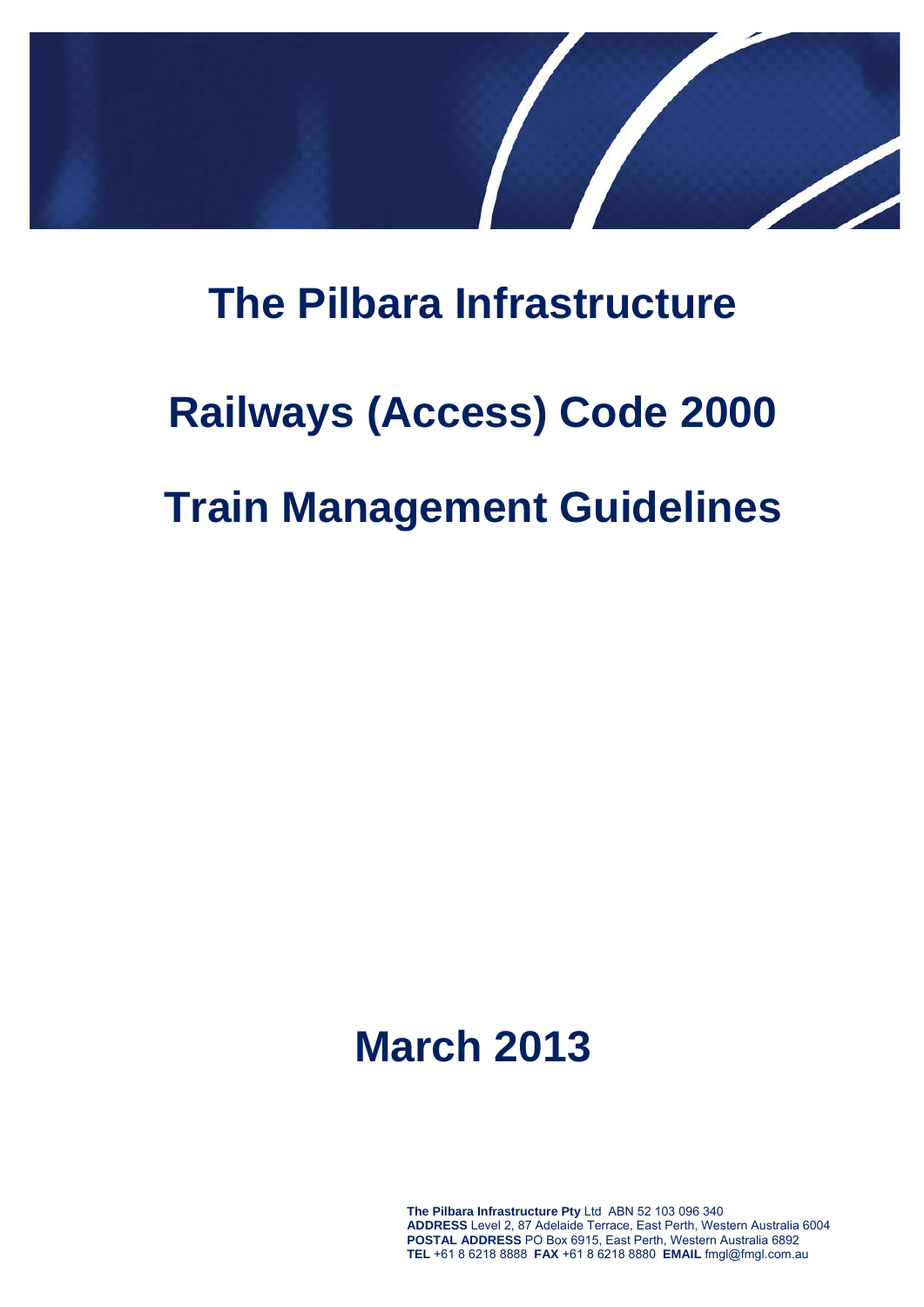#### *Disclaimer:*

*This document is protected by copyright, no part of this document may be reproduced or adapted without the consent of the originator/company owner, all rights are reserved. This document is "uncontrolled when printed", refer to electronic copy for up to date version*.

|                                       | <b>Train Management Guidelines</b>               | <b>R-PL-RA-0003</b>        |            |  |  |
|---------------------------------------|--------------------------------------------------|----------------------------|------------|--|--|
| <b>Revision Number</b>                | 4                                                |                            |            |  |  |
| <b>Status</b>                         | <b>IFU - ISSUED FOR USE</b>                      | 6/03/2013                  |            |  |  |
| <b>Amendments</b><br>in this revision | Insert Summary of changes for Rev 1 onwards here |                            |            |  |  |
| <b>Author</b>                         | Sean David<br>Signature                          |                            | 22/11/2012 |  |  |
| <b>Checked</b><br>(or FMG-SQ No.)     | 4T<br>or FMG-SQ-"No. here"<br>Signature          |                            | 4T         |  |  |
| <b>Approved</b><br>(Group Manager)    | Crispin Collier                                  | Signature                  | 6/03/2013  |  |  |
| <b>Confidentiality</b>                | <b>PUBLIC USE (ACCESS TO</b>                     | <b>Publish on Extranet</b> | Yes<br>П   |  |  |
|                                       | ALL)                                             |                            | No<br>П.   |  |  |
| <b>Review Date</b>                    | N/A                                              |                            |            |  |  |

**Revision History** *(to be completed for each version retained by Document Control)*

| <b>Author</b> | <b>Checker</b> | <b>Approver</b> | <b>Rev</b><br>No. | <b>Status</b> | <b>Issued Date</b> |
|---------------|----------------|-----------------|-------------------|---------------|--------------------|
| 4T            | 4T             | 4T              |                   |               | 4                  |
| 4T            | 4T             | 4T              |                   |               | 41                 |
| 4T            | 4T             | 4T              |                   |               | 41                 |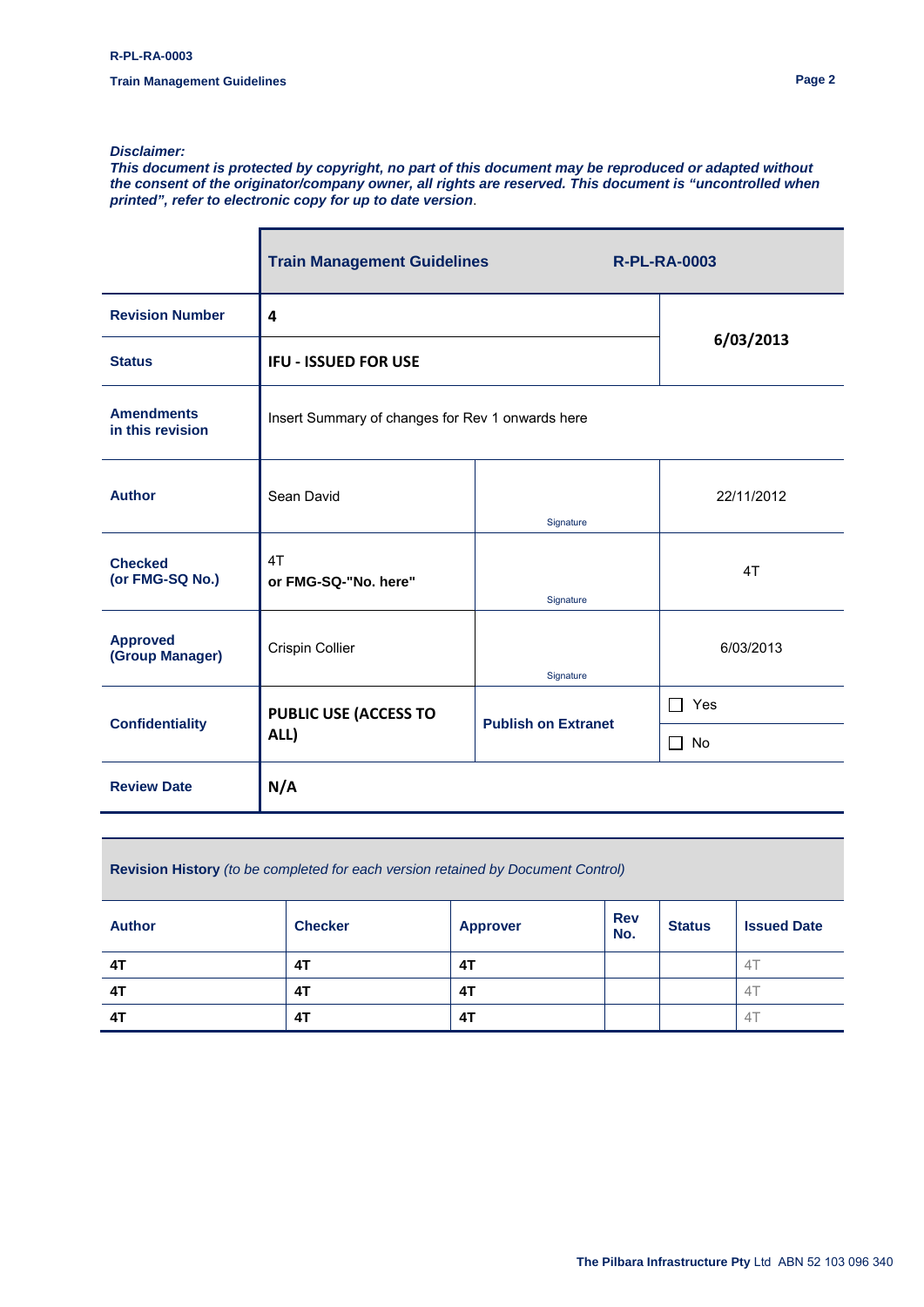## **TABLE OF CONTENTS**

| $\mathbf{1}$ . |      |                            |                                                      |  |  |  |
|----------------|------|----------------------------|------------------------------------------------------|--|--|--|
|                | 1.1. |                            |                                                      |  |  |  |
|                | 1.2. |                            |                                                      |  |  |  |
|                | 1.3. |                            |                                                      |  |  |  |
| 2.             |      |                            |                                                      |  |  |  |
|                | 2.1. |                            |                                                      |  |  |  |
|                | 2.2. |                            |                                                      |  |  |  |
| 3.             |      | 2.2.1.<br>2.2.2.<br>2.2.3. |                                                      |  |  |  |
|                | 3.1. |                            |                                                      |  |  |  |
|                |      | 3.1.1.<br>3.1.2.<br>3.1.3. |                                                      |  |  |  |
|                | 3.2. |                            |                                                      |  |  |  |
| $\mathbf{4}$   |      |                            |                                                      |  |  |  |
|                | 4.1. |                            |                                                      |  |  |  |
|                |      | 4.1.1.<br>4.1.2.           |                                                      |  |  |  |
|                | 4.2. |                            |                                                      |  |  |  |
|                |      | 4.2.2.                     |                                                      |  |  |  |
|                | 4.3. |                            |                                                      |  |  |  |
|                | 4.4. |                            |                                                      |  |  |  |
|                | 4.5. |                            |                                                      |  |  |  |
|                | 4.6. |                            |                                                      |  |  |  |
|                | 4.7. |                            |                                                      |  |  |  |
|                | 4.8. |                            | Consistency between access agreements and the TMG 24 |  |  |  |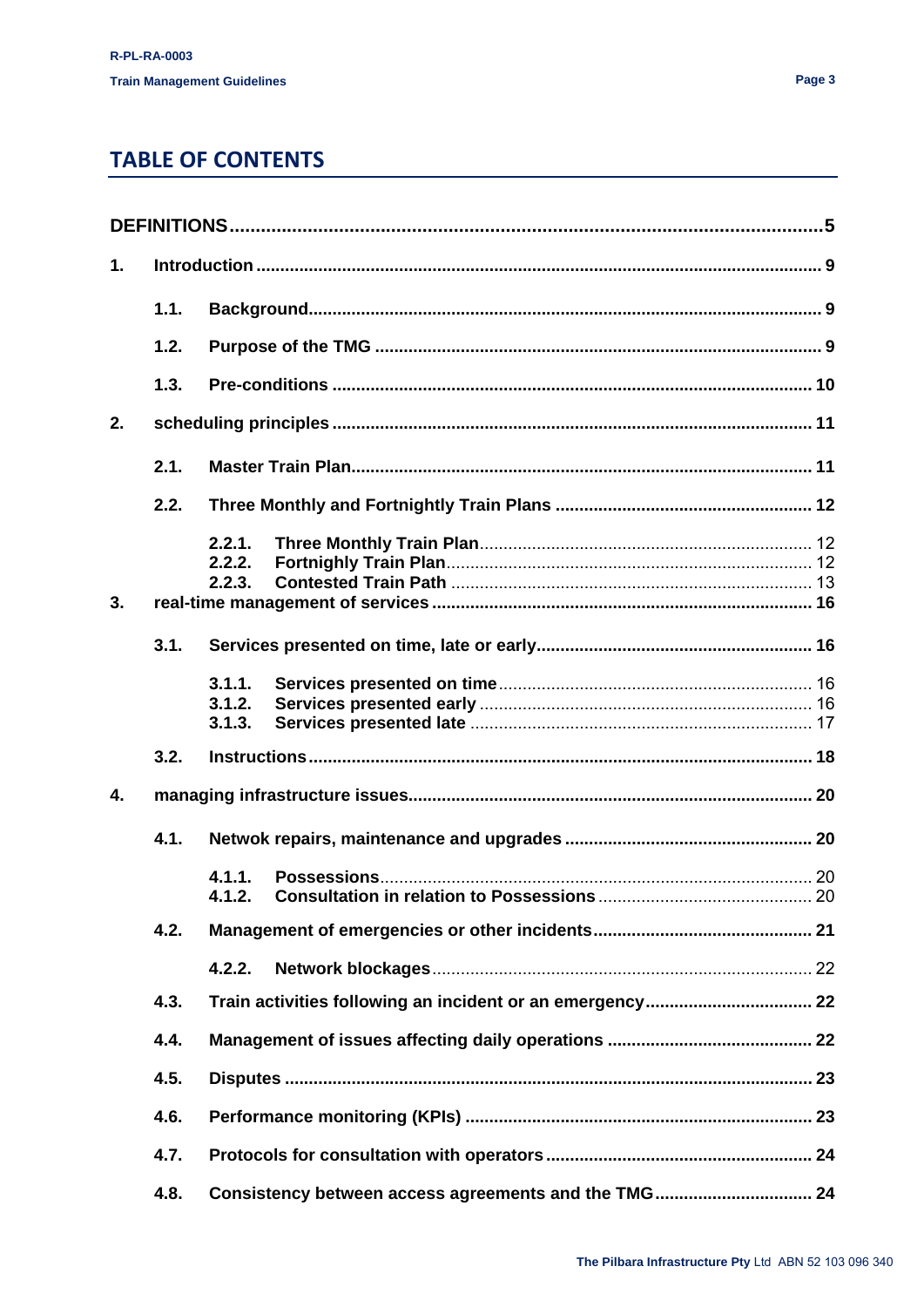|    | 4.9. |        |                                                              |  |
|----|------|--------|--------------------------------------------------------------|--|
| 5. |      |        |                                                              |  |
|    | 5.1. |        |                                                              |  |
|    |      | 5.1.1. |                                                              |  |
|    |      | 5.1.2. |                                                              |  |
|    |      | 5.1.3. |                                                              |  |
|    |      | 5.1.4. | Operators Warranty in Relation to Rolling Stock Standards 26 |  |
|    |      | 5.1.5. |                                                              |  |
|    |      | 5.1.6. |                                                              |  |
|    | 5.2. |        |                                                              |  |
|    |      | 5.2.2. |                                                              |  |
|    |      | 5.2.3. | Notification of Incident involving Dangerous Goods 29        |  |
|    |      |        |                                                              |  |
|    |      |        |                                                              |  |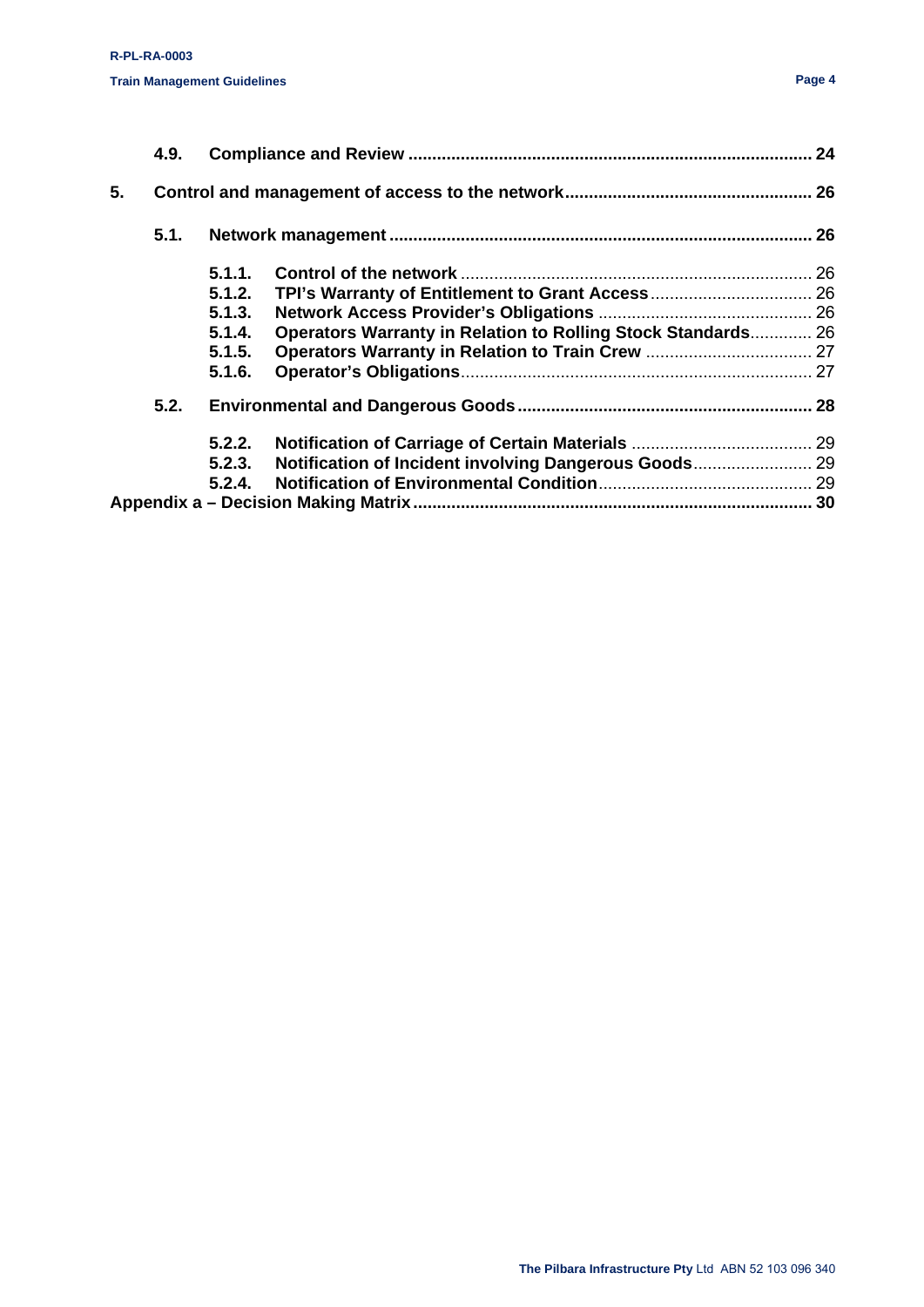### <span id="page-4-0"></span>**DEFINITIONS**

| <b>Word/Term</b>               | <b>Definition</b>                                                                                                                                                                                                                                                                                                                                                                                                                                                                                                |
|--------------------------------|------------------------------------------------------------------------------------------------------------------------------------------------------------------------------------------------------------------------------------------------------------------------------------------------------------------------------------------------------------------------------------------------------------------------------------------------------------------------------------------------------------------|
| Access                         | means:                                                                                                                                                                                                                                                                                                                                                                                                                                                                                                           |
|                                | • the use of TPI's Railway Network; and                                                                                                                                                                                                                                                                                                                                                                                                                                                                          |
|                                | • where applicable, includes the exercise of other rights of the kind described<br>in section 3A(1) of the Act.                                                                                                                                                                                                                                                                                                                                                                                                  |
| <b>Access Agreement</b>        | means an agreement in writing under the Code between the railway owner<br>and an entity for access by that entity.                                                                                                                                                                                                                                                                                                                                                                                               |
| Act                            | means the Railways (Access) Act 1998                                                                                                                                                                                                                                                                                                                                                                                                                                                                             |
| Capacity                       | in relation to any Route Section of TPI's Railway Network, means the<br>number of Rail Operations that can be accommodated on that Route Section<br>during a particular time after providing for TPI's reasonable requirements for<br>the exclusive utilisation of that Route Section for the purposes of performing<br>activities associated with the repair or enhancement of TPI's Railway<br>Network, pursuant to the requirements of section 4 of the Train Management<br>Guidelines, and having regard to: |
| Code                           | means the Railways (Access) Code 2000 established under the Act.                                                                                                                                                                                                                                                                                                                                                                                                                                                 |
| <b>Contested Train Path</b>    | means a Train Path in respect of which more than one Operator has<br>expressed an interest in operating a Train Service in the fortnight in<br>question.                                                                                                                                                                                                                                                                                                                                                         |
| <b>Cyclic Traffic</b>          | means a traffic whose Service Entitlements are defined in terms of a number<br>of Services within a particular period of time, for example, a year, month or<br>week, subject to a range of constraints which may include:                                                                                                                                                                                                                                                                                       |
|                                | • specified days of operation and times at the origin and/or destination;                                                                                                                                                                                                                                                                                                                                                                                                                                        |
|                                | • specified arrival/departure times at intermediate locations, with an<br>allowable variation around these specified time(s) for the scheduling of the<br>Train Service;                                                                                                                                                                                                                                                                                                                                         |
|                                | • maximum time period between Train Services;                                                                                                                                                                                                                                                                                                                                                                                                                                                                    |
|                                | • minimum time period between Train Services;                                                                                                                                                                                                                                                                                                                                                                                                                                                                    |
|                                | • average Below Rail Transit Time;                                                                                                                                                                                                                                                                                                                                                                                                                                                                               |
|                                | • the agreed threshold for on-time running of the Train Services;                                                                                                                                                                                                                                                                                                                                                                                                                                                |
|                                | • regularity of timetable reviews and the applicable review process; and                                                                                                                                                                                                                                                                                                                                                                                                                                         |
|                                | · allowable modifications of timetable, e.g. cancellation or deferral of<br>Services.                                                                                                                                                                                                                                                                                                                                                                                                                            |
| <b>Emergency Possession</b>    | means a Possession that is required to rectify a serious fault with the<br>Network that is considered dangerous to either Operators and/or TPI<br>employees, or where severe speed restrictions have been imposed, affecting<br>the scheduled Services of Operators. An Emergency Possession is not<br>reflected in the Master Train Plan.                                                                                                                                                                       |
| <b>Environmental Condition</b> | means any Environmental Damage or any event circumstance, condition,<br>operation or activity which it is reasonably foreseeable is likely to result in<br>Environmental Damage and which in TPI's reasonable opinion could result in<br>TPI or any other person incurring any material liability or being subjected to a<br>direction of any competent authority.                                                                                                                                               |
| <b>Environmental Damage</b>    | means any material injury or damage to persons, living organisms or<br>property or any pollution or impairment of the environment resulting from the<br>discharge, emission, escape or migration of any substance, energy, noise or<br>vibration.                                                                                                                                                                                                                                                                |
| FMG                            | Fortescue Metals Group Ltd.                                                                                                                                                                                                                                                                                                                                                                                                                                                                                      |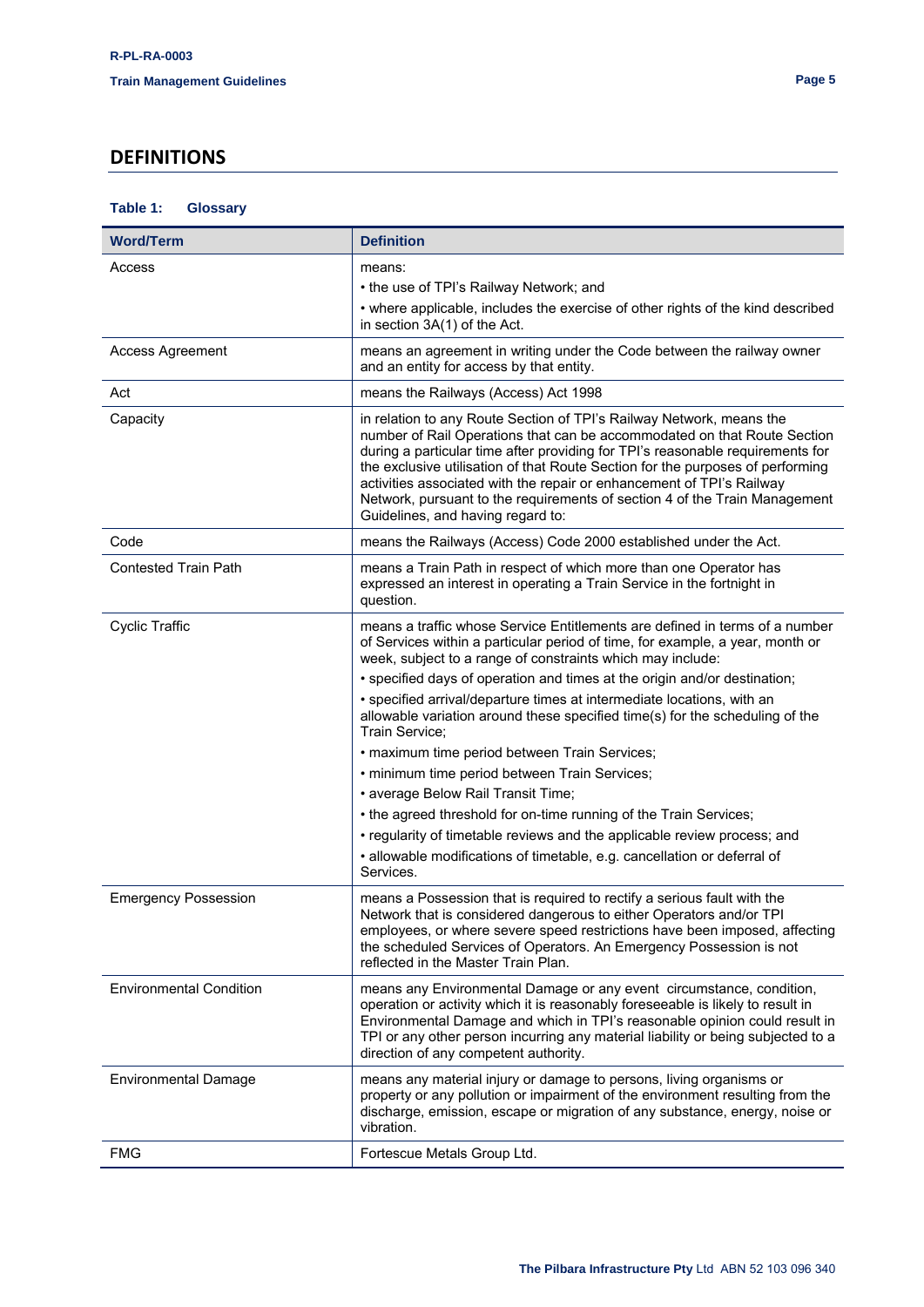#### **R-PL-RA-0003**

#### **Train Management Guidelines Page 6**

| Force Majeure                           | means any circumstance beyond the reasonable control of a party which<br>occur without the negligence of that party and includes inevitable accident,<br>storm, flood, fire, earthquake, explosion, peril of navigation, hostility, war<br>(declared or undeclared), insurrection, sabotage, executive or administrative<br>order or act of either general or particular application of any government<br>prohibition or restriction by domestic or foreign laws, regulations or policies<br>(other than laws specifically for that purpose passed by the Commonwealth),<br>quarantine or customs restrictions, strike, lockout or industrial dispute, break-<br>down or damage to or confiscation of property but does not include<br>breakdown or delay of any Trains or Rolling Stock operated by the Operator. |
|-----------------------------------------|--------------------------------------------------------------------------------------------------------------------------------------------------------------------------------------------------------------------------------------------------------------------------------------------------------------------------------------------------------------------------------------------------------------------------------------------------------------------------------------------------------------------------------------------------------------------------------------------------------------------------------------------------------------------------------------------------------------------------------------------------------------------------------------------------------------------|
| Fortnightly Train Plan                  | means the document prepared by TPI containing the:<br>• Nominated Fortnightly Services for Cyclic Traffic, based on requests<br>submitted by Operators against their Service Entitlement;                                                                                                                                                                                                                                                                                                                                                                                                                                                                                                                                                                                                                          |
|                                         | • the Scheduled Train Paths allocated to Operators Timetabled Traffic during<br>that fortnight; and                                                                                                                                                                                                                                                                                                                                                                                                                                                                                                                                                                                                                                                                                                                |
|                                         | • any Planned Possessions for that fortnight.                                                                                                                                                                                                                                                                                                                                                                                                                                                                                                                                                                                                                                                                                                                                                                      |
| Instructions                            | means all instructions and directions, issued by TPI from time to time which:<br>(a) ensure, facilitate or encourage the proper, efficient, safe and lawful:                                                                                                                                                                                                                                                                                                                                                                                                                                                                                                                                                                                                                                                       |
|                                         | (i) use of and access to the Network by all Network users, and                                                                                                                                                                                                                                                                                                                                                                                                                                                                                                                                                                                                                                                                                                                                                     |
|                                         | (ii) management of the Network by TPI;                                                                                                                                                                                                                                                                                                                                                                                                                                                                                                                                                                                                                                                                                                                                                                             |
|                                         | (b) are consistent with the Train Management Guidelines; and                                                                                                                                                                                                                                                                                                                                                                                                                                                                                                                                                                                                                                                                                                                                                       |
|                                         | (c) are given with a view to minimising the disruption to the Operator in a<br>manner which is reasonable in the circumstances and taking into account<br>the valid objectives of TPI (as set out in paragraphs (a) and (b) of this<br>definition of "Instructions") in issuing the instruction or direction;                                                                                                                                                                                                                                                                                                                                                                                                                                                                                                      |
|                                         | but does not include instructions and directions which:                                                                                                                                                                                                                                                                                                                                                                                                                                                                                                                                                                                                                                                                                                                                                            |
|                                         | (d) derogate from the Train Paths;                                                                                                                                                                                                                                                                                                                                                                                                                                                                                                                                                                                                                                                                                                                                                                                 |
|                                         | (e) prevent the Operator from running a Service of the nature of the Services<br>contemplated at the Commencement Date or as agreed between the<br>parties from time to time; or                                                                                                                                                                                                                                                                                                                                                                                                                                                                                                                                                                                                                                   |
|                                         | (f) are given for the purpose only of achieving TPI internal commercial<br>objectives unrelated to the valid objectives of TPI as set out in<br>paragraphs (a) and (b) of this definition of "Instructions";                                                                                                                                                                                                                                                                                                                                                                                                                                                                                                                                                                                                       |
|                                         | unless the instructions or directions:                                                                                                                                                                                                                                                                                                                                                                                                                                                                                                                                                                                                                                                                                                                                                                             |
|                                         | (g) are Train Control Directions properly given;                                                                                                                                                                                                                                                                                                                                                                                                                                                                                                                                                                                                                                                                                                                                                                   |
|                                         | (h) relate to safety;                                                                                                                                                                                                                                                                                                                                                                                                                                                                                                                                                                                                                                                                                                                                                                                              |
|                                         | (i) are given to implement or support the Train Management Guidelines;                                                                                                                                                                                                                                                                                                                                                                                                                                                                                                                                                                                                                                                                                                                                             |
|                                         | (j) are necessary to prevent or to minimise the effect of a material breach of<br>an Access Agreement; or                                                                                                                                                                                                                                                                                                                                                                                                                                                                                                                                                                                                                                                                                                          |
|                                         | (k) are otherwise authorised by an Access Agreement.                                                                                                                                                                                                                                                                                                                                                                                                                                                                                                                                                                                                                                                                                                                                                               |
| Manager Train Control and<br>Scheduling | means a person or agent appointed by TPI that has primary responsibility for<br>preparation and management of the Master Train Plan and Fortnightly Train<br>Plan, to manage compliance with the Train Management Guidelines and the<br>function of Train Control.                                                                                                                                                                                                                                                                                                                                                                                                                                                                                                                                                 |
| Master Train Plan                       | means a document prepared and maintained by TPI that will register:                                                                                                                                                                                                                                                                                                                                                                                                                                                                                                                                                                                                                                                                                                                                                |
|                                         | • the Service Entitlements of each Operator on TPI's Railway Network,<br>including:                                                                                                                                                                                                                                                                                                                                                                                                                                                                                                                                                                                                                                                                                                                                |
|                                         | for Timetabled Traffic, the Train Paths that are allocated to that traffic;<br>$\overline{\phantom{m}}$<br>for Cyclic Traffic, the number of Train Paths that will be allocated to that<br>Operator per fortnight in accordance with the Operator's Service<br>Entitlement;                                                                                                                                                                                                                                                                                                                                                                                                                                                                                                                                        |
|                                         | • the Capacity required to provide each Operator's Service Entitlements; and                                                                                                                                                                                                                                                                                                                                                                                                                                                                                                                                                                                                                                                                                                                                       |
|                                         | • the periods of time allocated for Planned Possessions.                                                                                                                                                                                                                                                                                                                                                                                                                                                                                                                                                                                                                                                                                                                                                           |
|                                         | The plan provides the basis for preparation of the Fortnightly Train Plan.                                                                                                                                                                                                                                                                                                                                                                                                                                                                                                                                                                                                                                                                                                                                         |
| Network                                 | means TPI's railway Network.                                                                                                                                                                                                                                                                                                                                                                                                                                                                                                                                                                                                                                                                                                                                                                                       |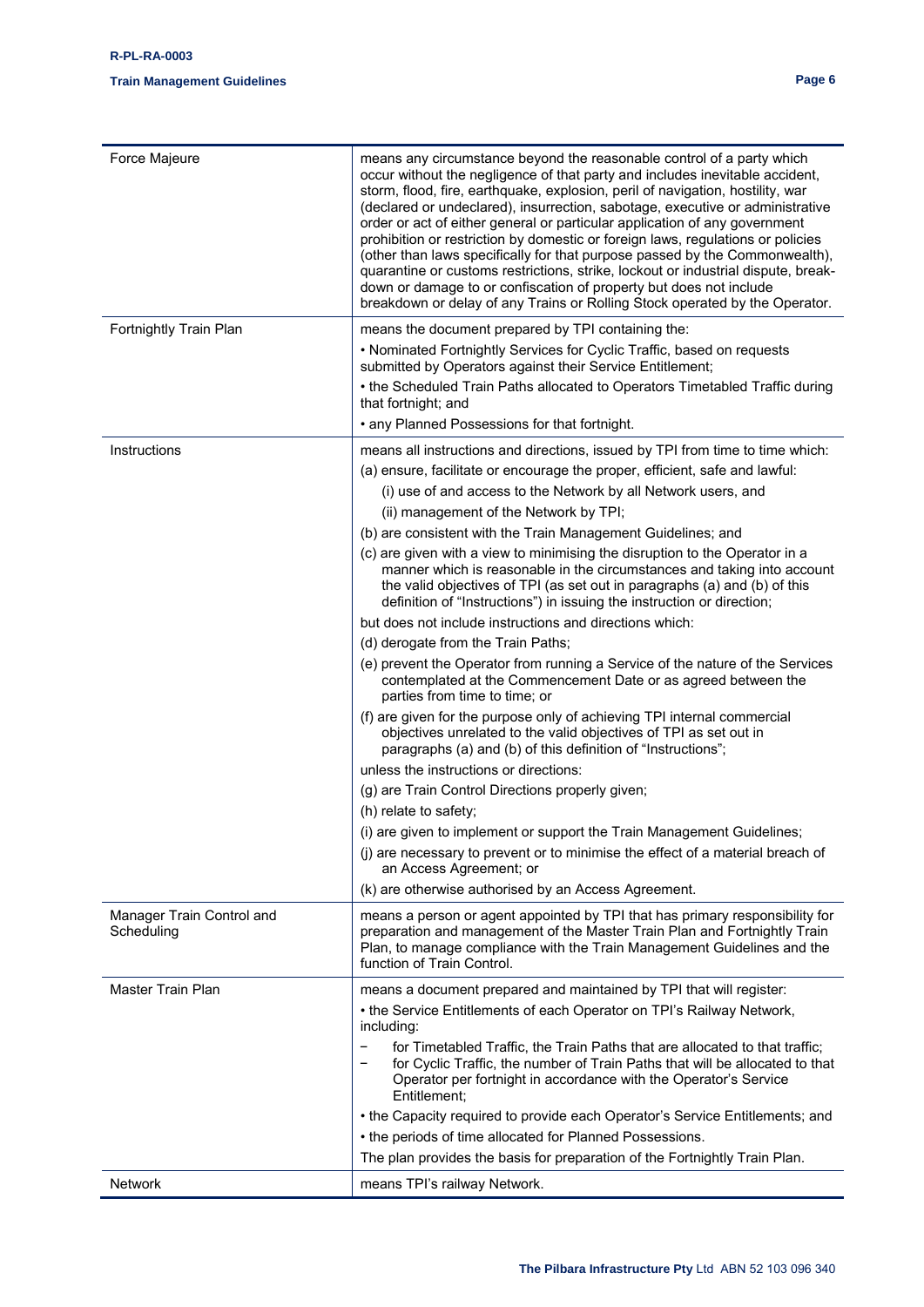#### **R-PL-RA-0003**

#### **Train Management Guidelines Page 7**

| <b>Network Rules</b>             | means TPI's rules issued in accordance with TPI's Safety Management Plan<br>approved under Section 10 of the Rail Safety Act 1998 together with any<br>amendments, deletions or additions made in accordance with the Safety<br>Management Plan and all policies and notices issued by TPI for the purpose<br>of ensuring the safe use of the Network.                                                                                                                                                                                                                                                                                                                                                                                                                                                                           |
|----------------------------------|----------------------------------------------------------------------------------------------------------------------------------------------------------------------------------------------------------------------------------------------------------------------------------------------------------------------------------------------------------------------------------------------------------------------------------------------------------------------------------------------------------------------------------------------------------------------------------------------------------------------------------------------------------------------------------------------------------------------------------------------------------------------------------------------------------------------------------|
| Nominated Fortnightly Service    | means, for Cyclic Traffic, the number of Services that an Operator has an<br>entitlement to operate during any one fortnight period under an Access<br>Agreement, as specified in its Service Entitlement.                                                                                                                                                                                                                                                                                                                                                                                                                                                                                                                                                                                                                       |
| Operator                         | Means an entity to which access is provided under an access agreement                                                                                                                                                                                                                                                                                                                                                                                                                                                                                                                                                                                                                                                                                                                                                            |
| Operator's Procedures            | means the rules and practices used by an Operator for the operation and<br>utilisation of the Rolling Stock in accordance with their accreditation under<br>the Rail Safety Act 1998.                                                                                                                                                                                                                                                                                                                                                                                                                                                                                                                                                                                                                                            |
| Possession                       | means the closure and/or occupation by TPI of part or all of the Network, for<br>the purpose of carrying out infrastructure maintenance, enhancement, or<br>other work on or in the proximity of the Network which may affect the safety<br>of any person or property and adversely impacts upon the operation of<br>Services.                                                                                                                                                                                                                                                                                                                                                                                                                                                                                                   |
| <b>Planned Possession</b>        | means the temporary closure and/or occupation by TPI of part of TPI's<br>Railway Network, for the purpose of carrying out infrastructure maintenance,<br>enhancement, or other work on or in the proximity of TPI's Railway Network<br>which may affect the safety of any person or property where such closure or<br>occupation is entered into the Master Train Plan and adversely impacts upon<br>the operation of Services.                                                                                                                                                                                                                                                                                                                                                                                                  |
| Rollingstock                     | means any vehicle, whether self-propelled or not, that operates on or uses<br>TPI's Railway.                                                                                                                                                                                                                                                                                                                                                                                                                                                                                                                                                                                                                                                                                                                                     |
| Route Section                    | means the sections of the railways network into which the network is divided<br>for management and costing purposes.                                                                                                                                                                                                                                                                                                                                                                                                                                                                                                                                                                                                                                                                                                             |
| <b>Scheduled Train Path</b>      | means the entitlement of an Operator under its Access Agreement, as<br>identified in its Service Entitlement, to use a specified portion of TPI's<br>Railway Network at the times and between the locations specified in the<br>relevant Master Train Plan, so as to allow the passage of one train.                                                                                                                                                                                                                                                                                                                                                                                                                                                                                                                             |
| Service                          | means a train run by the Operator using TPI's Railway Network by which the<br>Operator provides railway freight services.                                                                                                                                                                                                                                                                                                                                                                                                                                                                                                                                                                                                                                                                                                        |
| Service Entitlement              | means an Operator's entitlement under an Access Agreement to operate<br>Cyclic Traffic or Timetabled Traffic services in accordance with this Train<br>Path Policy. Service Entitlements to operate Cyclic Traffic will consist of a<br>number of Services within a particular period of time, as specified in the<br>Access Agreement, and will be defined in terms of arrival and departure<br>times in accordance with the Fortnightly Train Plan. Service Entitlements to<br>operate Timetabled Traffic will consist of specified arrival and departure<br>times on a particular day and/or week during a year, as specified in the<br>Access Agreement, and will be included in the Fortnightly Train Plan. A<br>Service Entitlement may specify constraints or operational requirements to<br>be observed by the Operator. |
| Service Level Performance Record | means a record, maintained by TPI, of an Operator's performance in<br>meeting its allocated Train Paths in the Fortnightly Train Plan.                                                                                                                                                                                                                                                                                                                                                                                                                                                                                                                                                                                                                                                                                           |
| <b>Timetabled Traffic</b>        | means a traffic whose Service Entitlements are defined in terms of specified<br>Train Paths, including arrival and departure times, on a particular day and /or<br>week during a year, for the duration of the Access Agreement, subject to a<br>range of constraints which may include:<br>• the agreed threshold for on-time running of the Train Services;<br>• regularity of timetable reviews and the applicable review process; and<br>· allowable modifications of timetable, e.g. cancellation or deferral of<br>Services.                                                                                                                                                                                                                                                                                               |
| TMG                              | <b>Means Train Management Guidelines</b>                                                                                                                                                                                                                                                                                                                                                                                                                                                                                                                                                                                                                                                                                                                                                                                         |
| <b>TPI</b>                       | Means The Pilbara Infrastructure Pty Ltd                                                                                                                                                                                                                                                                                                                                                                                                                                                                                                                                                                                                                                                                                                                                                                                         |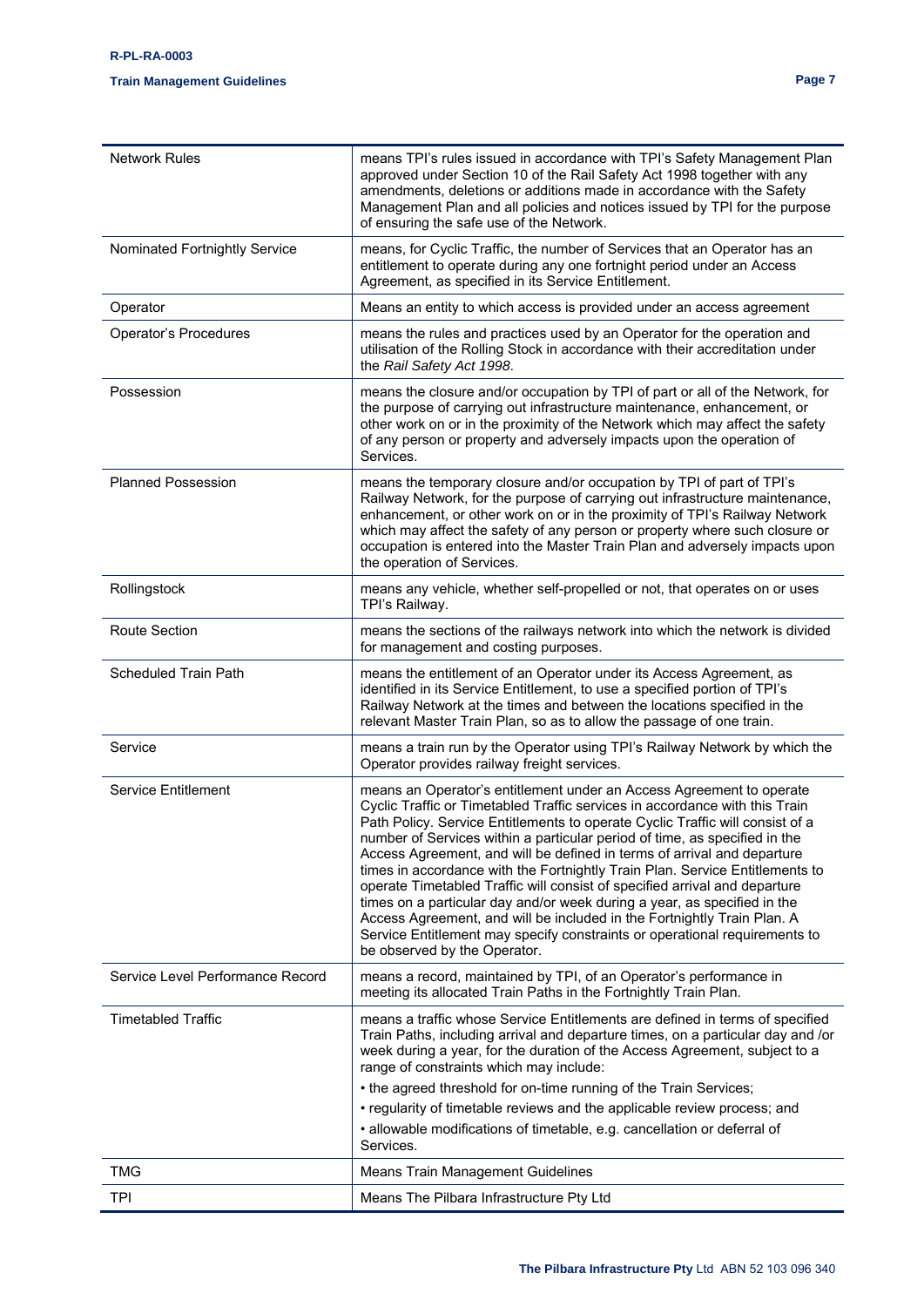| TPI's Railway Network           | means the railway constructed pursuant to the Railway and Port (The Pilbara<br>Infrastructure Pty Ltd) Agreement Act 2004 excluding infrastructure which is<br>not covered under the definition in Section 3 of the Railways (Access) Act<br>1998.                                       |
|---------------------------------|------------------------------------------------------------------------------------------------------------------------------------------------------------------------------------------------------------------------------------------------------------------------------------------|
| Train                           | means any configuration of Rollingstock operating as a unit on TPI's Railway<br>Network.                                                                                                                                                                                                 |
| <b>Train Control</b>            | means the control of trains by TPI or its agents on the Network.                                                                                                                                                                                                                         |
| <b>Train Control Centre</b>     | means the TPI Train Control Centre located in East Perth.                                                                                                                                                                                                                                |
| Train Controller                | means a person or agent appointed by TPI to carry out the function of Train<br>Control.                                                                                                                                                                                                  |
| <b>Train Control Directions</b> | means all Instructions issued by TPI or its agents relating to management,<br>continuity and safe operation of Train movements on the Network, including<br>Instructions concerning the actual movement, deployment or placement of<br>Trains, but only to the extent such Instructions: |
|                                 | (a) are consistent with these Train Management Guidelines; and                                                                                                                                                                                                                           |
|                                 | (b) are reasonably made with a view to minimising the disruption to the<br>Operator in a manner which is reasonable in the circumstances and<br>taking into account the valid objectives of TPI in issuing the Instruction.                                                              |
| <b>Train Manifest</b>           | means a written notice (including, if agreed, in electronic form) prepared by<br>the Operator in relation to a Service and containing the following details in<br>relation to that Service:                                                                                              |
|                                 | (a) the designated Train number for the Service and its origin and<br>destination;                                                                                                                                                                                                       |
|                                 | (b) the date the Service will commence its operation on the Network;                                                                                                                                                                                                                     |
|                                 | (c) the identification number of the locomotive or locomotives that will<br>operate the service in the order in which they will form the Train;                                                                                                                                          |
|                                 | (d) the number of vehicles in the Train;                                                                                                                                                                                                                                                 |
|                                 | (e) the gross mass of the Train;                                                                                                                                                                                                                                                         |
|                                 | (f) the length of the Train;                                                                                                                                                                                                                                                             |
|                                 | (g) for each vehicle in the Train in the order in which they will be placed,<br>leading end first, the following information:                                                                                                                                                            |
|                                 | (i) vehicle number,                                                                                                                                                                                                                                                                      |
|                                 | (ii) vehicle classification,                                                                                                                                                                                                                                                             |
|                                 | (iii) vehicle type, and                                                                                                                                                                                                                                                                  |
|                                 | (iv) gross weight of vehicle; and                                                                                                                                                                                                                                                        |
|                                 | (h) the class of any dangerous goods (as described in the Dangerous Goods<br>Code) carried on the vehicle.                                                                                                                                                                               |
| <b>Train Path</b>               | means an entitlement to operate a Service on TPI's Railway Network and<br>has departure, transit and arrival times between the entry and exit points on<br>TPI's Railway Network.                                                                                                        |
| <b>Train Requests</b>           | means railing requests for a nominated period of time submitted to TPI, by or<br>on behalf of an Operator, to assist in the scheduling of Train Services.                                                                                                                                |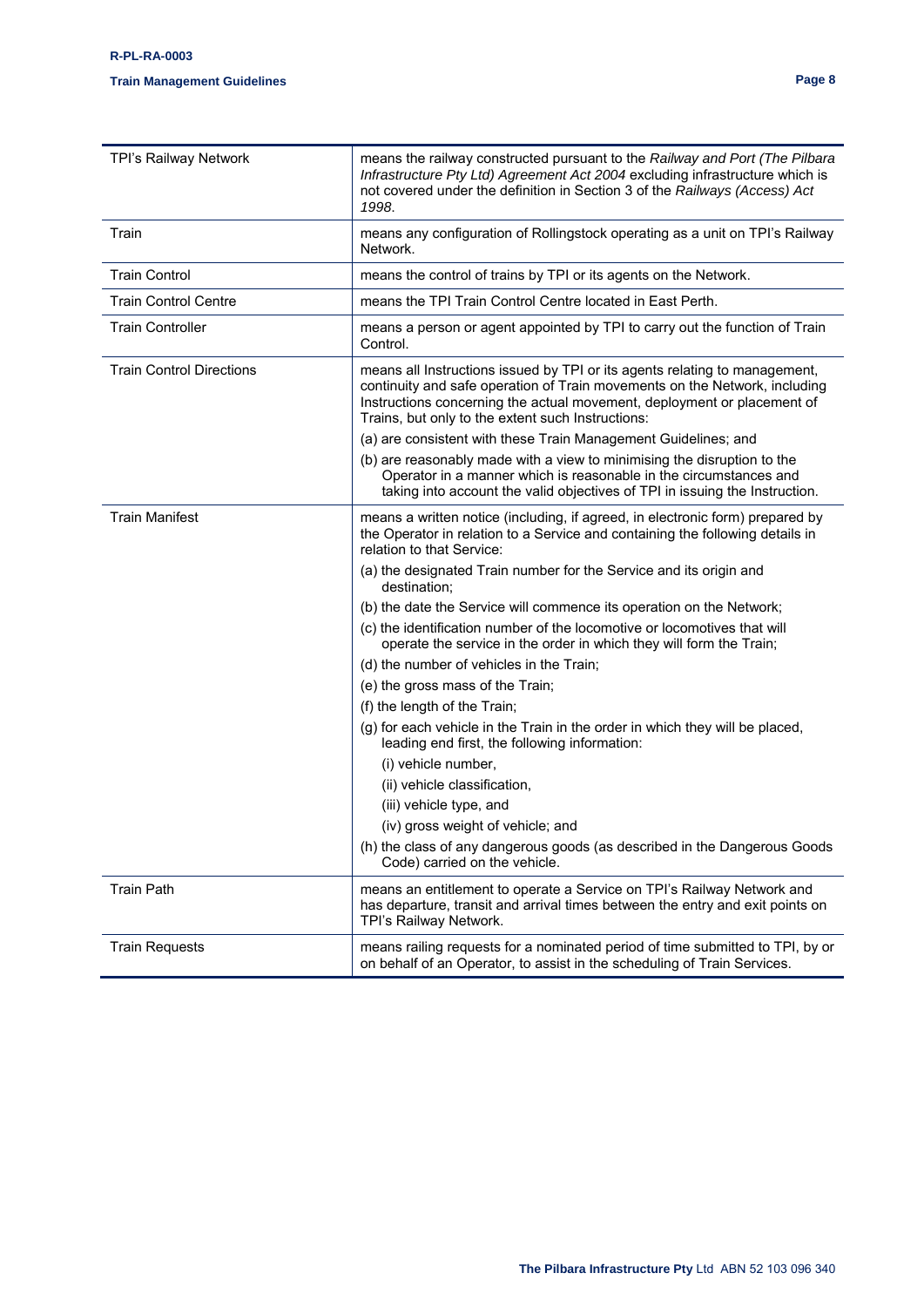#### <span id="page-8-1"></span><span id="page-8-0"></span>**1.1. Background**

The Pilbara Infrastructure Pty Ltd (TPI) owns and operates a rail network from Cloudbreak to Port Hedland in the Pilbara region in Western Australia. TPI is majority owned and controlled by Fortescue Metals Group (FMG).

The rail network falls under the provisions of the Railways (Access) Code 2000 (the Code). Section 43 of the Code requires the railway owner to prepare and submit a set of train management guidelines (TMG) to the regulator for approval. This is a statement of the principles, rules and practices that are to be applied and followed by the railway owner but only in relation to:

- the performance of its functions in relation to the rail network and associated infrastructure to which the Code applies; and
- that performance as it relates to requirements imposed on the railway owner by or under the Railways (Access) Act 1998 (the Act) or the Code.

#### <span id="page-8-2"></span>**1.2. Purpose of the TMG**

The objective of the TMG is to provide a framework to apply to the real time management of Services to be operated on the Network in order to:

- ensure that TPI's contractual obligations to any Operator using TPI's Railway Network are fulfilled;
- maximise the efficient utilisation of TPI's Railway Network;
- ensure that all Services are operated on the Network in a non-discriminatory way; and
- provide for the safe and reliable use of TPI's Railway Network.

The allocation of Train Paths will be determined in accordance with the Train Path Policy. The main functions of the TMG will be to:

- a) govern the day to day scheduling and management of these paths, including temporary reallocations of paths and the ad hoc allocation of additional paths;
- b) provide a framework to resolve conflicts between Operators in an equitable and nondiscriminatory manner;
- c) manage interruptions to network availability due to circumstances beyond TPI's control;
- d) manage repairs, maintenance and upgrades to the Network; and
- e) manage incidents and emergencies.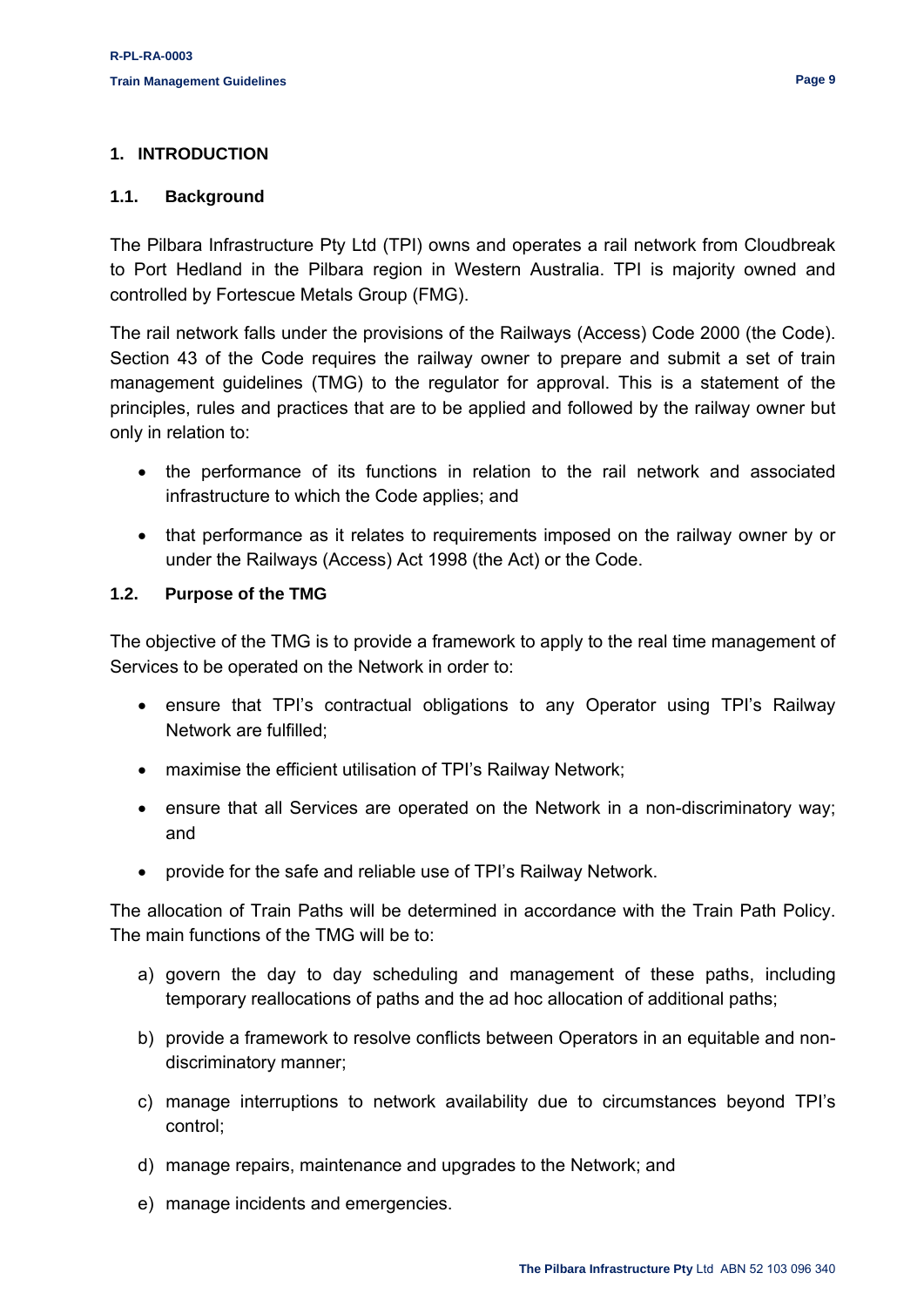TPI acknowledges the requirements for the provisions of the TMG to adhere to the requirements set out under section 16 of the Code.

#### <span id="page-9-0"></span>**1.3. Pre-conditions**

The TMG will apply to all Operators with whom TPI has an Access Agreement under the Code (including any third party engaged by the Operator as its agent or contractor to perform its obligations under the Access Agreement). Before a Service can operate on the Network, the Operator must:

- a) have an executed Access Agreement in place and have fulfilled all necessary conditions under that Access Agreement;
- b) provide TPI with a completed Train Manifest.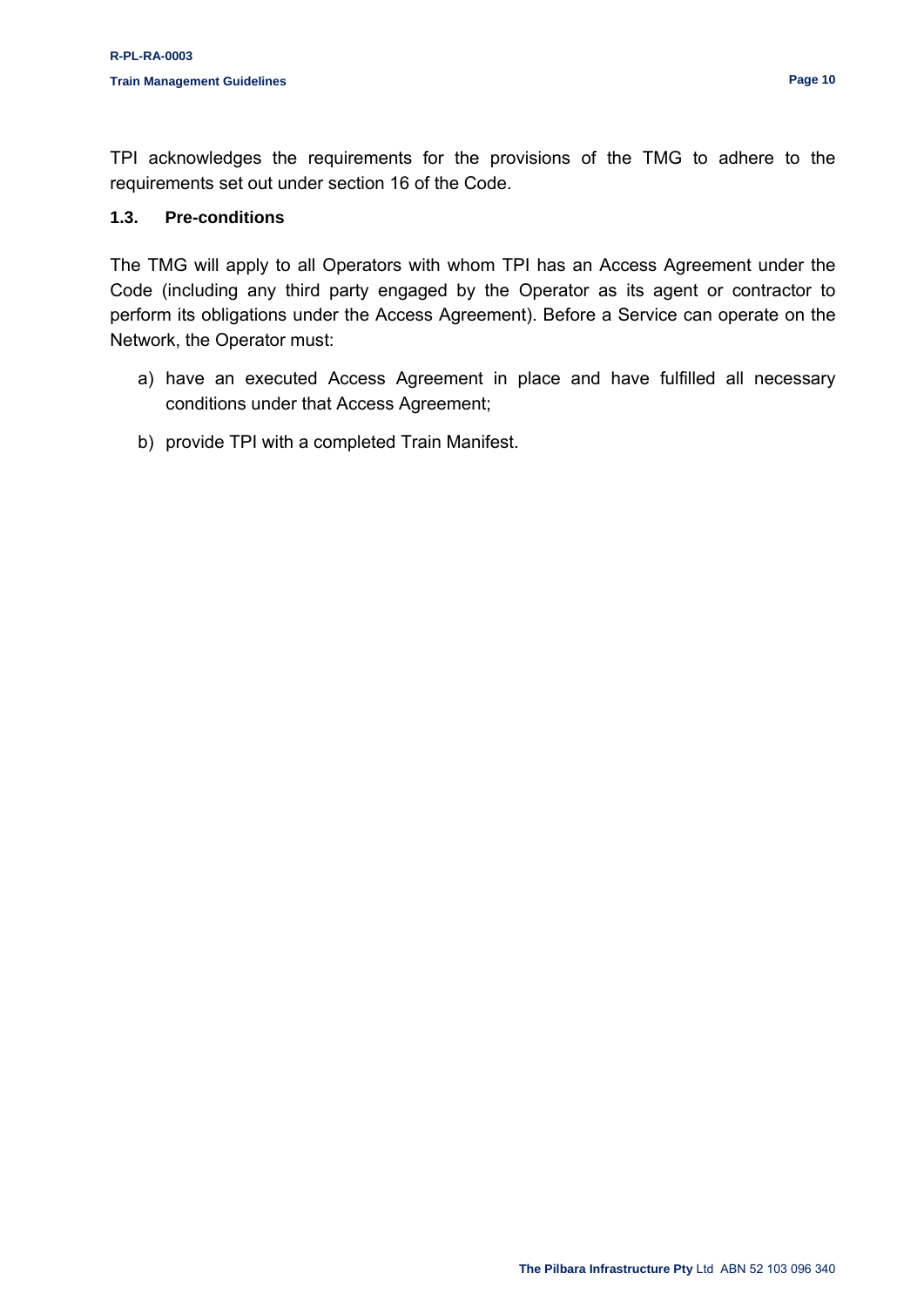#### <span id="page-10-0"></span>**2. SCHEDULING PRINCIPLES**

#### <span id="page-10-1"></span>**2.1. Master Train Plan**

TPI will develop and maintain a Master Train Plan (MTP). The MTP will register:

- a) the Service Entitlements of each Operator on the Network, including:
	- (i) for Timetabled Traffic, the Train Paths that are allocated to that traffic;
	- (ii) for Cyclic Traffic, the number of Train Paths that will be allocated to that Operator within a particular period of time in accordance with the Operator's Service Entitlement;
- b) the Capacity required to provide each Operator's Service Entitlements;
- c) the periods of time allocated for Planned Possessions; and
- d) general train operating arrangements for the Network, other than as required to be provided to Operators under the TMG or the Code, relevant to each Operator's allocated train paths.

The MTP may be modified under the following circumstances:

- e) TPI agrees to a request by an Operator to make a permanent change to its Service Entitlement under the Train Path Policy (including changes to the times of Timetabled Traffic), and this does not compromise:
	- (i) any other Operator's existing Service Entitlement; or
	- (ii) a Planned Possession, unless TPI is able to reschedule this Planned Possession without increasing the cost of or otherwise adversely impacting its ability to maintain the Network in accordance with its obligations, including its obligations with respect to safety;
- f) a new or additional Service Entitlement has been created, via the execution of an Access Agreement or the variation of an existing Service Entitlement, and this does not compromise:
	- (i) any other Operator's existing Service Entitlement; or
	- (ii) a Planned Possession, unless TPI is able to reschedule this Planned Possession without increasing the cost of or otherwise adversely impacting its ability to maintain the Network in accordance with its obligations, including its obligations with respect to safety;
- g) TPI permanently deletes a Planned Possession;
- h) TPI creates a new Planned Possession or modifies an existing Planned Possession;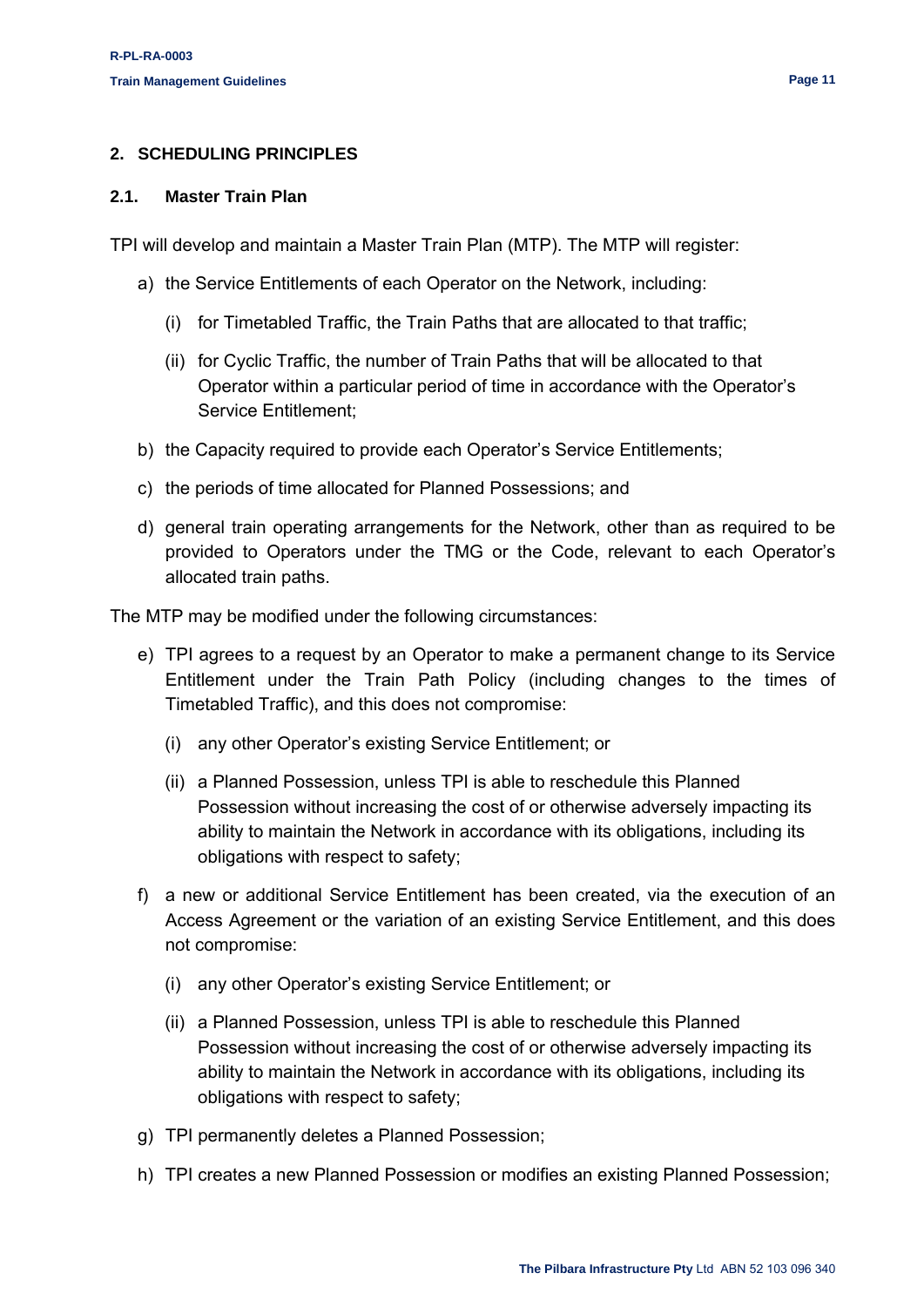- i) TPI wishes to modify the times at which a Service or Services will run:
	- (i) where the modification does not compromise the satisfaction of any Operator's Service Entitlement; or
	- (ii) following consultation with the affected Operator and using its best endeavours to ensure that this does not compromise any other Operator's existing Service Entitlement.

The MTP will be in a format that can be readily converted to a rolling Fortnightly Train Plan (FTP), which will be the main working document referenced by the Train Controller in managing day-to-day train movements.

#### <span id="page-11-0"></span>**2.2. Three Monthly and Fortnightly Train Plans**

#### <span id="page-11-1"></span>**2.2.1. Three Monthly Train Plan**

TPI will prepare a preliminary Three Monthly Train Plan to foreshadow likely Train Paths for Cyclic Traffic. Each Operator shall submit to TPI, a preliminary estimate of its Train Path requirements on a quarterly basis, one month prior to the commencement of each quarter of the year. The requirements shall be consistent with Operator's Service Entitlements and include preferred Train Paths. TPI will use its best endeavours to accommodate the requested Train Paths, subject to reasonable constraints that include, but are not limited to, other Operator's requirements and Planned Possessions of the Network.

Where TPI is unable to accommodate the preferred Train Paths in the Three Monthly Train Plan, it shall advise the Operator of alternative Train Paths and provide a reasonable opportunity for consultation with Operators.

TPI is not bound by any Train Paths shown in the Three Monthly Train Plan.

#### <span id="page-11-2"></span>**2.2.2. Fortnighly Train Plan**

To enable the real time management of Services, TPI will prepare a Fortnightly Train Plan (FTP) The primary purpose of the FTP will be to schedule the times of Services for Cyclic Traffic, based on Train Requests submitted by Operators against their Service Entitlement.

To facilitate this, unless otherwise advised by TPI, each Operator of Cyclic Traffic will need to submit its Train Requests to TPI before an advised time on an advised day of each fortnight preceding the fortnight of train operation. Train Requests are not to be submitted for Train Paths that are already allocated to Timetabled Traffic, as shown in the Master Train Plan.

The FTP will be prepared based on:

a) Train Paths already specified for Timetabled Traffic (Scheduled Train Paths);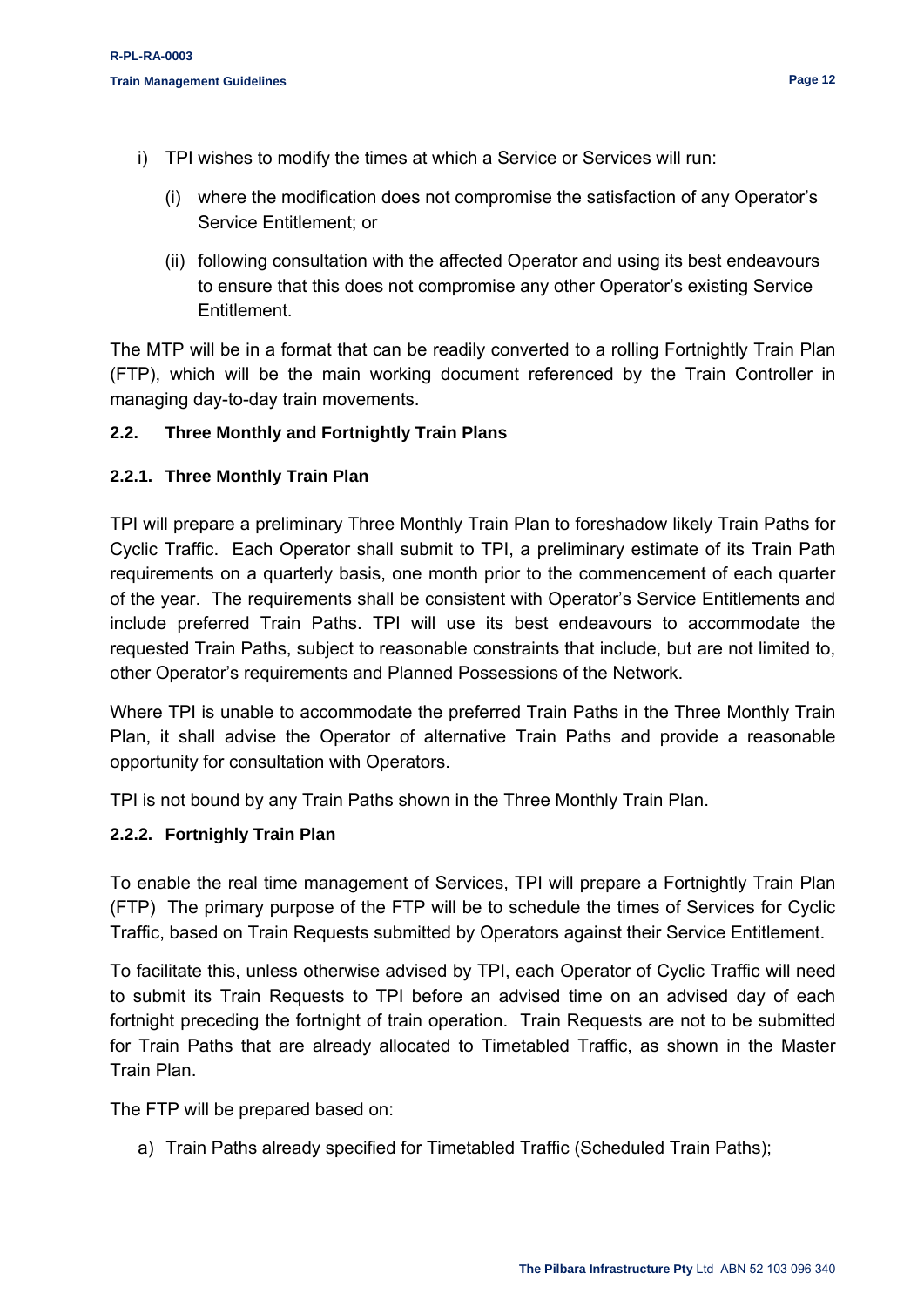- b) Train Requests submitted by Operators of Cyclic Traffic, relative to their Service Entitlement (once allocated, entitled Nominated Fortnightly Services); and
- c) Planned Possessions.

This process may result in more than one Operator requiring access to the same Train Path (a Contested Train Path). The decision-making process to apply in relation to a Contested Train Path is outlined in section 2.3 below.

Once the FTP has been prepared, TPI will confirm the schedule of Services for each Operator in relation to their Service Entitlement.

Subsequent modifications to the FTP can be made under the following circumstances. As some of these circumstances arise in the real time management of Services, they will not necessarily result in a formal modification to the FTP:

- d) TPI agrees to a request by an Operator to change the scheduled time of one or more Services, and this does not compromise:
	- (i) any other Operator's existing Service Entitlement; or
	- (ii) a Planned Possession;
- e) TPI agrees to a request from an Operator to run an Ad Hoc Service, and this does not compromise:
	- (i) any other Operator's existing Service Entitlement; or
	- (ii) a Planned Possession;
- f) TPI cancels a Planned Possession;
- g) TPI creates a new Planned Possession or modifies an existing Planned Possession;
- h) TPI wishes to modify the times at which a Service or Services will run:
	- (i) where the modification does not compromise the satisfaction of any Operator's Service Entitlement; or
	- (ii) following consultation with the affected Operator and using its best endeavours to ensure that this does not compromise any other Operator's existing Service Entitlement;
- i) before the commencement of the relevant Service/s, TPI notifies the Operator that an Emergency Possession is required.

#### <span id="page-12-0"></span>**2.2.3. Contested Train Path**

TPI will apply the following decision-making rules in determining which Operator is allocated a Contested Train Path: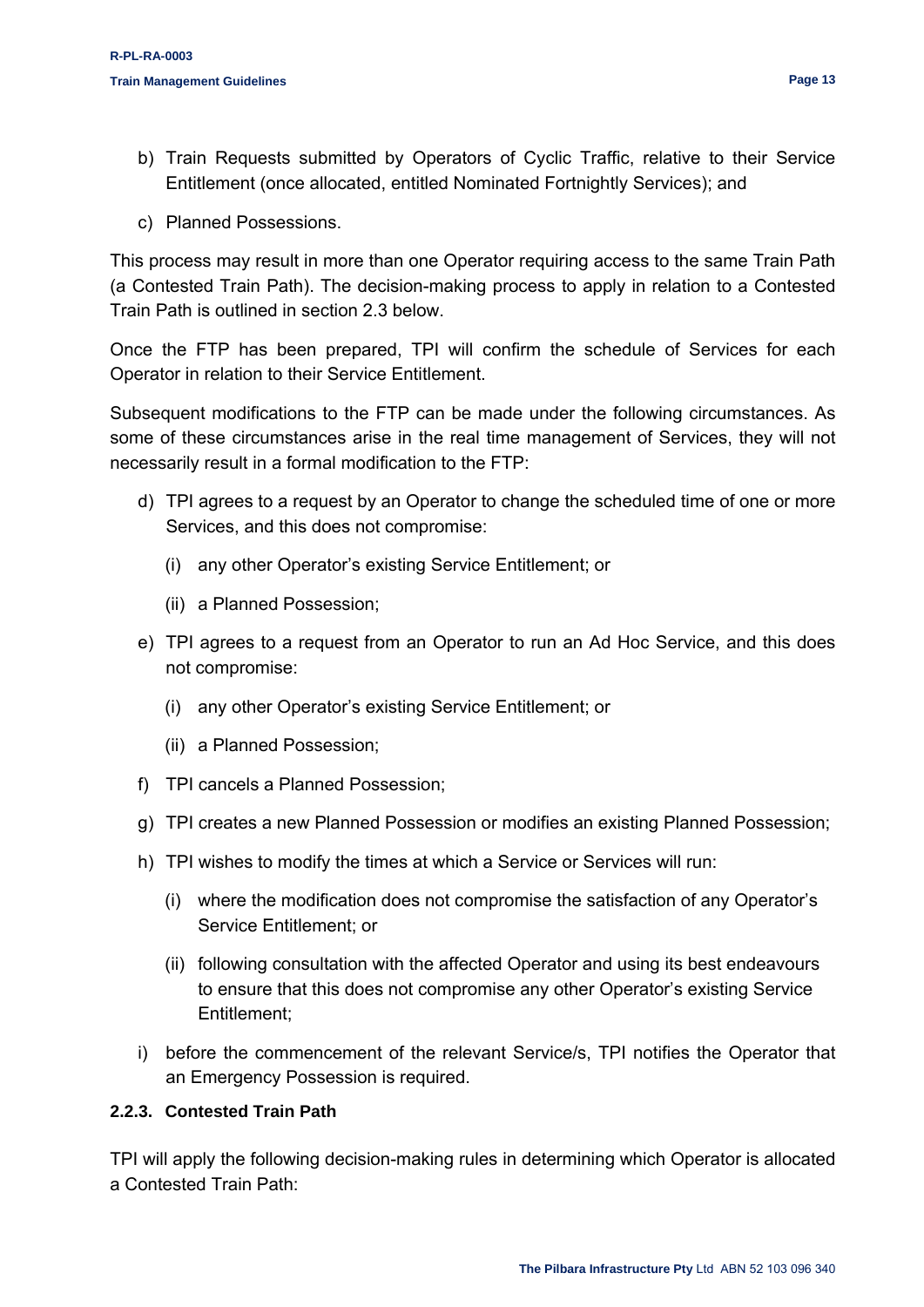- a) any Operator whose request for the Contested Train Path is outside of the scope of their Service Entitlement will be eliminated from consideration:
	- (i) where this eliminates all Operators seeking the Contested Train Path and spare Capacity is available, the path may be allocated based on steps (b) to (d);
	- (ii) where this step does not eliminate all of the parties seeking the Contested Train Path, and there remains more than one Operator requesting the Contested Train Path, the path may be allocated based on steps (b) to (d);
- b) next, consideration will be given as to whether the Operators requesting the Contested Train Path can agree amongst themselves as to who should be allocated the relevant path. Where agreement is reached, the Contested Train Path will be allocated according to this agreement. This decision will be documented and a copy of the agreement will be retained by TPI and each affected Operator. TPI will ensure that affected operators are provided with as much relevant train path information as possible in order to facilitate the ability of operators to reach agreement between themselves consistent with the objectives of this (b);
- c) if agreement cannot be reached, TPI will give consideration to the number of Services per fortnight that each Operator is contractually entitled to in accordance with their Service Entitlement:
	- (i) if an Operator is behind (in the contract year to date) in operating its contracted Services in accordance with its Service Entitlement, that Operator may be given priority over another Operator that is either ahead or on target in operating its contracted Services, unless the reason that Operator is behind relative to its Service Entitlements is due to that Operator's own performance, or because of any other circumstance within its control;
	- (ii) where more than one Operator is behind in operating its contracted Services in accordance with its Service Entitlement, the Operator that is most behind (based on actual Services operated as a percentage of contracted Services) may be given priority, unless the reason that Operator is most behind relative to its Service Entitlements is due to that Operator's own performance, or because of any other circumstance within its control;
- d) where the above considerations do not resolve the allocation of a Contested Train Path, TPI will unilaterally determine which Service is allocated the path. In deciding which Service is allocated the path, TPI will have regard to the objectives of these Guidelines, as per section 1.2 of this document, with efficient utilisation of the Network as a priority. TPI will maintain a record of that decision and the reasoning behind it. TPI will treat all Operators fairly in allocating Contested Train Paths.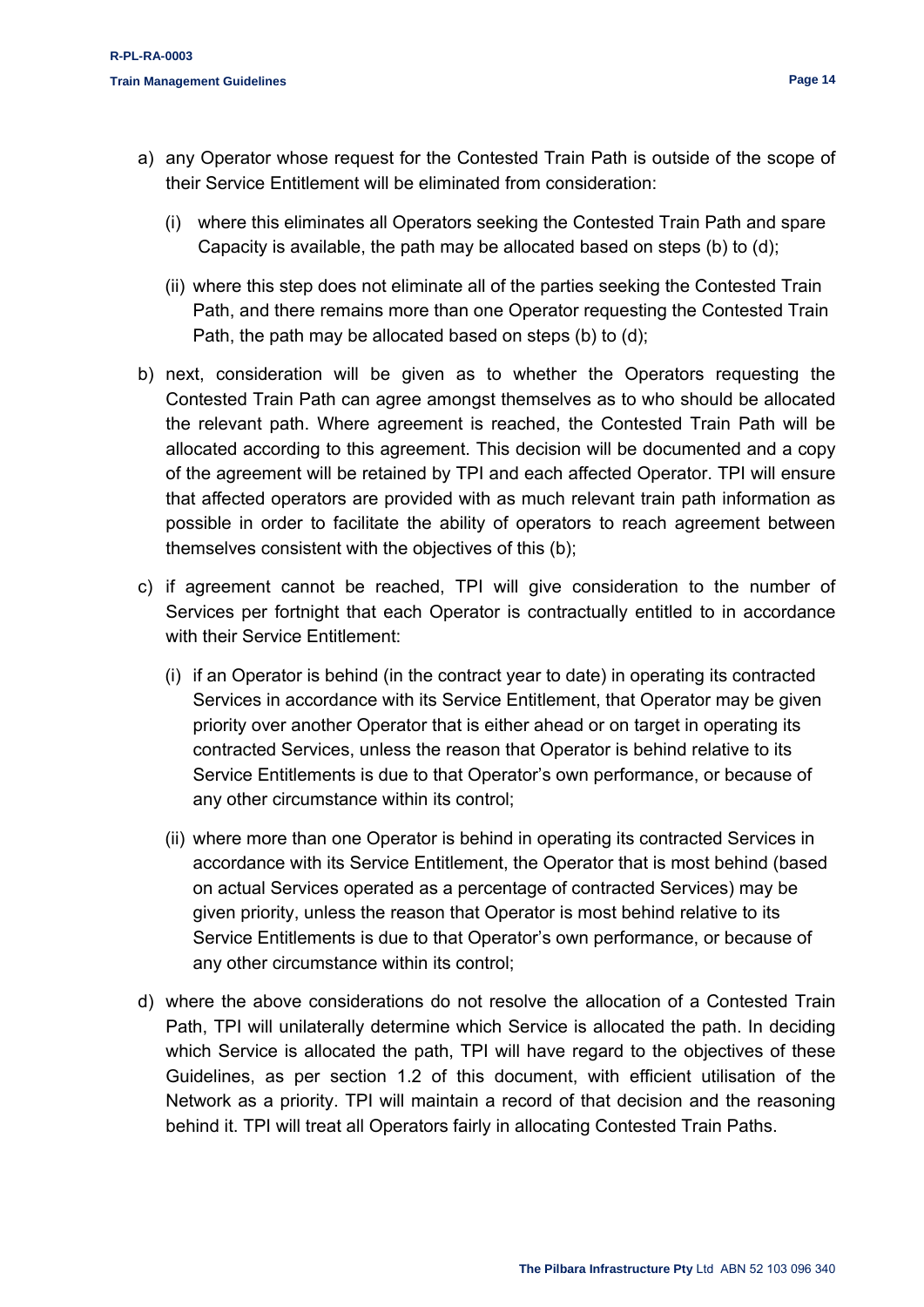Whenever TPI makes an allocation decision on a contested train path, at whichever of the above stages in the process that this occurs, it will record the decision and associated reasons in a register. Each affected Operator will be provided with a copy of this information. A copy of this information will also be provided to the Authority on request.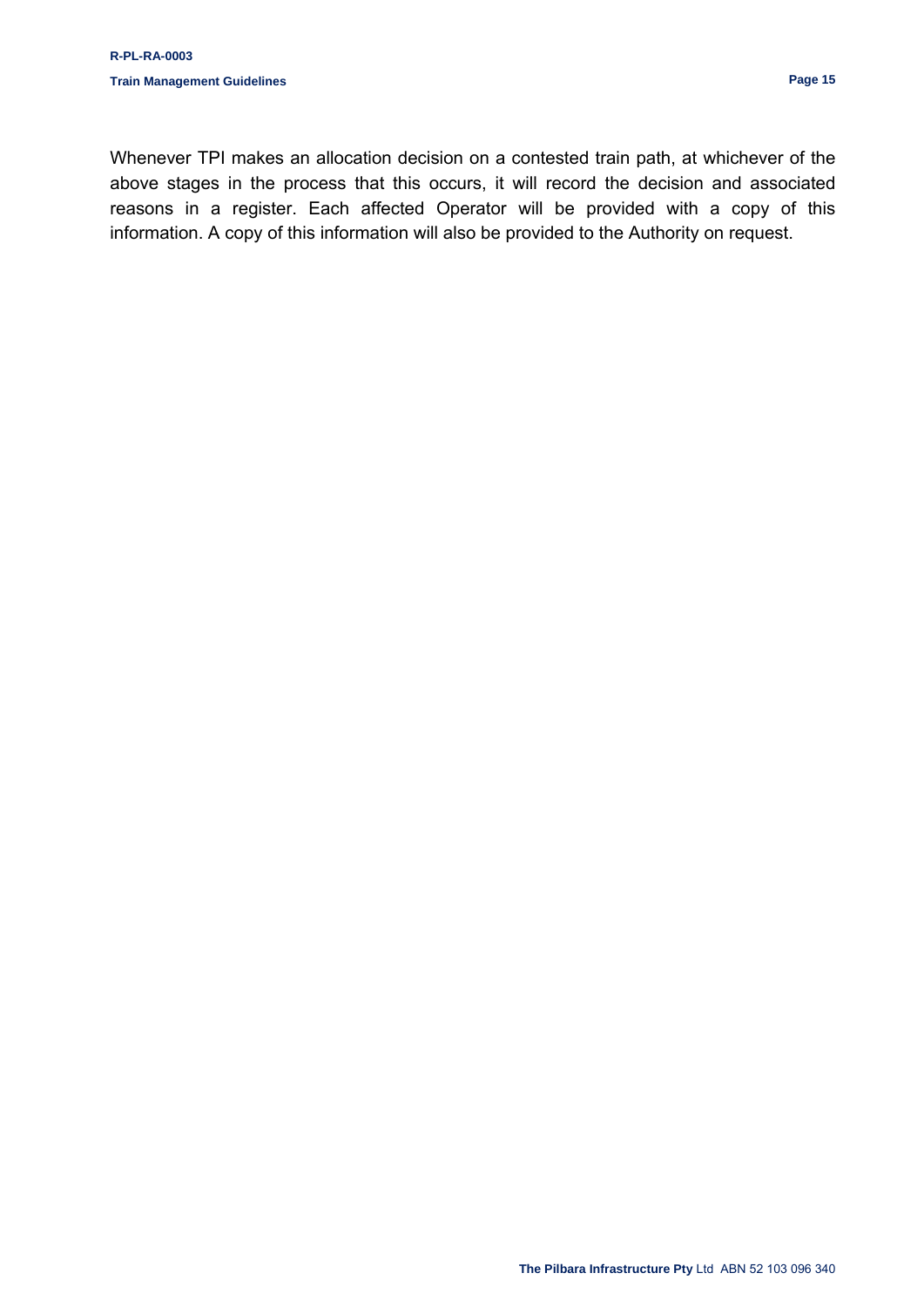#### <span id="page-15-0"></span>**3. REAL-TIME MANAGEMENT OF SERVICES**

#### <span id="page-15-1"></span>**3.1. Services presented on time, late or early**

#### <span id="page-15-2"></span>**3.1.1. Services presented on time**

Both TPI and the Operator will use their best endeavours to ensure that a Service that is presented at the point of entry to the Network on time in accordance with its scheduled Train Path will depart at the scheduled time. This point of entry is the location on the Network nominated by TPI for the commencement of the Service (unless otherwise specified in the Access Agreement).

TPI will use its best endeavours to ensure that a Service that enters the Network on time in accordance with its scheduled Train Path exits the Network on time, subject to:

- a) safety considerations;
- b) matters beyond the reasonable control of TPI, which affect its ability to provide the Train Path;
- c) emergencies or incidents affecting the Services;
- d) the Operator's compliance with the following obligations:
	- (i) the Operator advising TPI within 30 minutes of its scheduled departure that it will present its Service at the point of entry to the Network on time;
	- (ii) the Operator presents the Service at the point of entry to the Network on time;
	- (iii) the Operator complies with any Instructions issued by TPI (refer section 3.2);
	- (iv) the Operator uses its best endeavours to ensure that the Service exits the Network on time.

#### <span id="page-15-3"></span>**3.1.2. Services presented early**

Where an Operator presents a Service at the point of entry to the Network more than 15 minutes prior to its scheduled departure time, it must provide TPI with at least 30 minutes notice of its early arrival prior to arriving at the point of entry to the Network. TPI will use its best endeavours to accommodate a service which is running early or which is presented at the point of entry to the Network more than 15 minutes early by providing a train path for that service at TPI's first available opportunity in accordance with the general principles of train management in the Decision Making Matrix. In allocating priorities to Services, reference may be made to the Decision-Making Matrix (refer Appendix A).

TPI will use its best endeavours to ensure that a Service that enters the Network prior to its scheduled departure time will hold that gain, subject to:

a) safety considerations;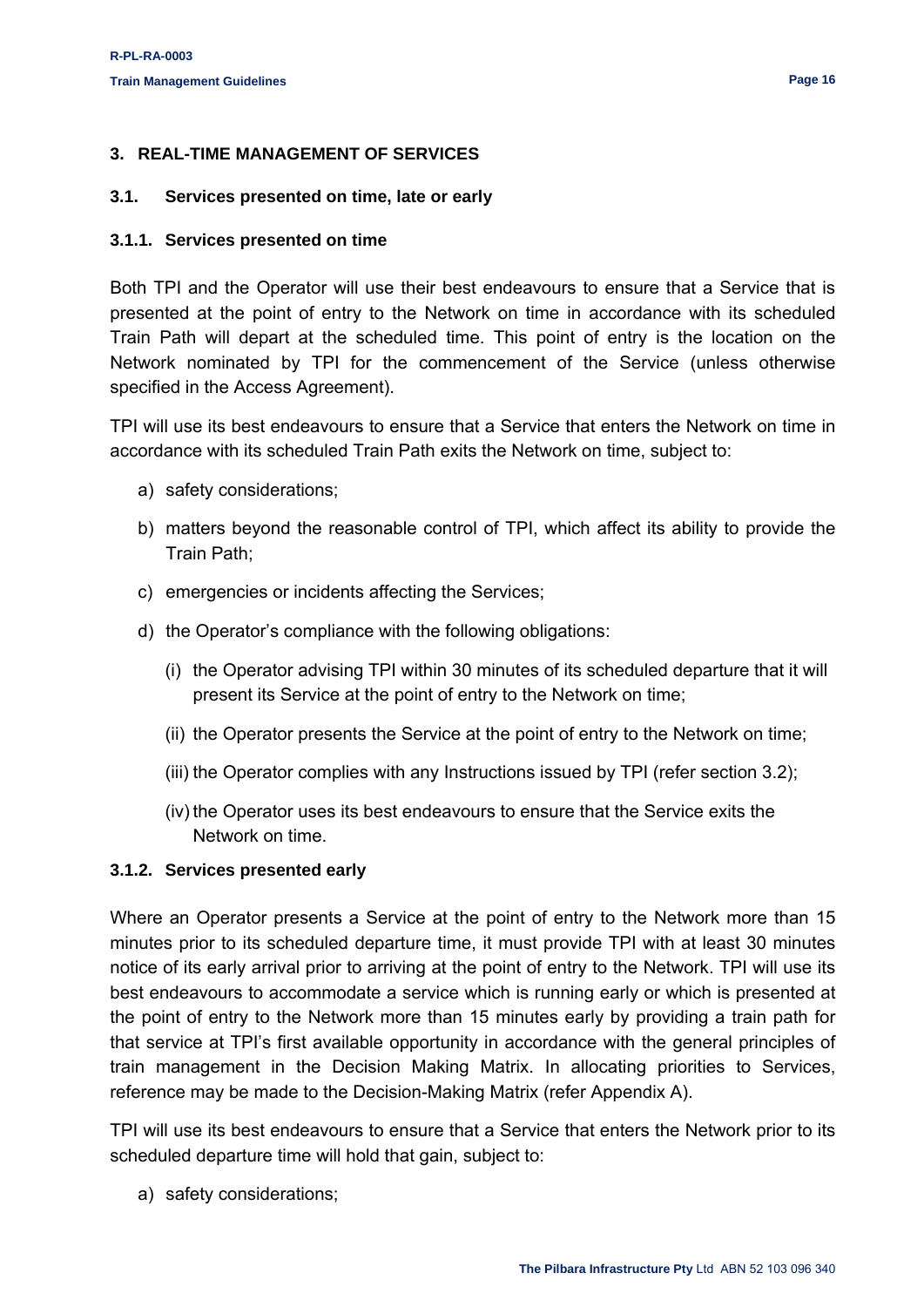- b) all other Service Entitlements being satisfied;
- c) matters beyond the reasonable control of TPI, which affect its ability to provide the Train Path;
- d) emergencies or incidents affecting the Services;
- e) the Operator's compliance with the following obligations:
	- (i) the Operator advising TPI with at least 30 minutes' notice prior to its early arrival at the point of entry to the Network;
	- (ii) where an earlier Train Path can be allocated and the departure time is rescheduled accordingly the Operator presents the Service at the point of entry to the Network on time (based on this revised departure time);
	- (iii) the Operator complies with any Instructions issued by TPI (refer section 3.2);
	- (iv) the Operator uses its best endeavours to ensure that the Service holds the gain between entry and exit of the Network.

#### <span id="page-16-0"></span>**3.1.3. Services presented late**

Where an Operator is unable to present a Service at the point of entry to the Network at to its scheduled departure time, it must:

- a) provide TPI with at least 30 minutes notice of this prior to its original scheduled departure time, and advise of its estimated revised arrival time; and then
- b) provide TPI with at least 15 minutes notice prior to arriving at the point of entry to the Network.

TPI will use its best endeavours to accommodate a service which is running late or which is presented at the first point of entry to the Network late by providing a train path for that service at TPI's first available opportunity in accordance with the general principles of train management in the Decision Making Matrix.

TPI will use its best endeavours to ensure that a Service that enters the Network after its scheduled departure time recovers some or all of its lost time, subject to:

- a) safety considerations;
- b) all other Service Entitlements being satisfied;
- c) matters beyond the reasonable control of TPI, which affect its ability to provide the Train Path;
- d) emergencies affecting the Services;
- e) the Operator's compliance with the following obligations: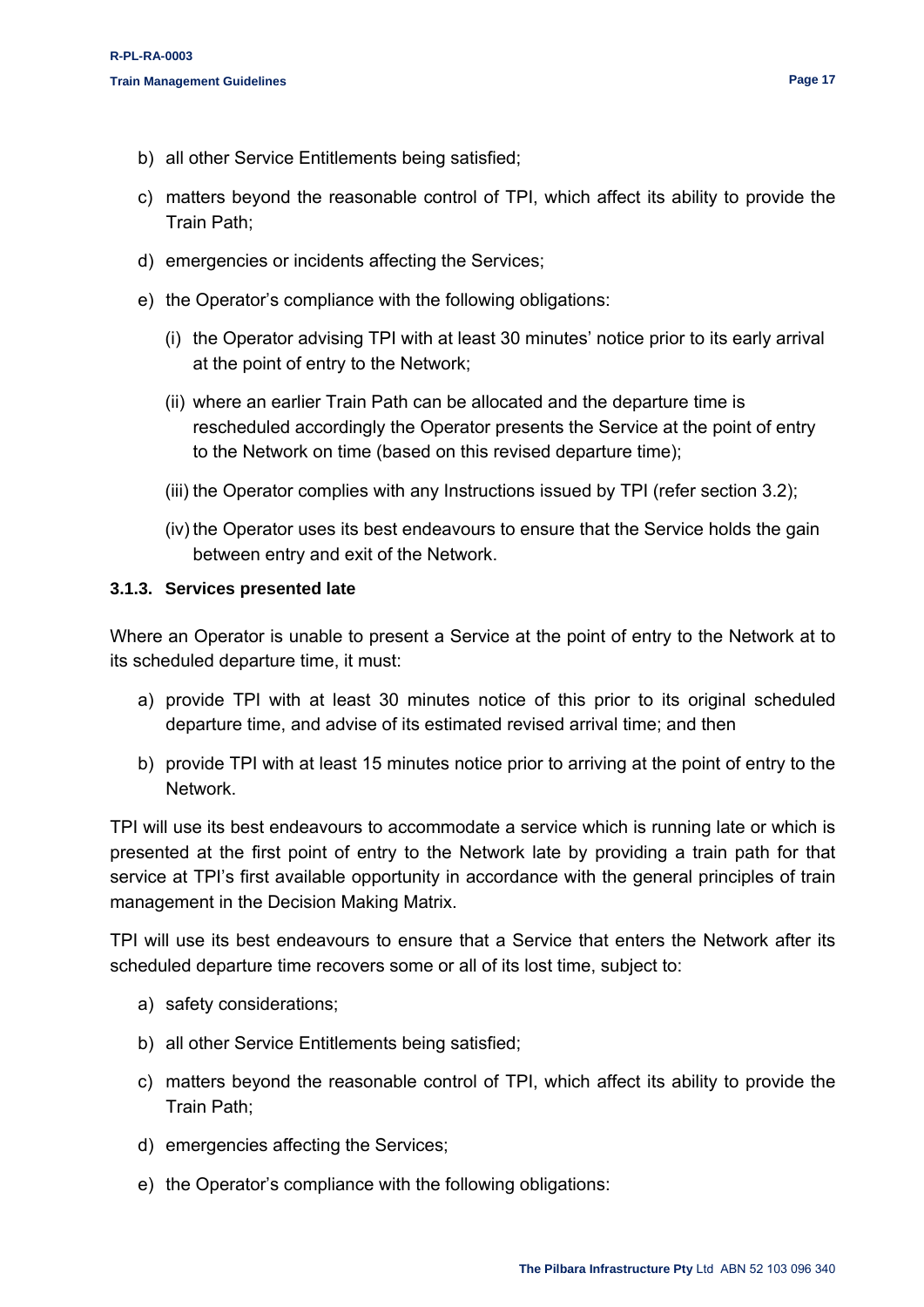- (ii) the Operator provides TPI with at least 15 minutes notice prior to arriving at the point of entry to the Network;
- (iii) where a later Train Path can be allocated and the departure time is rescheduled accordingly the Operator presents the Service at the point of entry to the Network on time (based on this revised departure time);
- (iv) the Operator complies with any Instructions issued by TPI (refer section 3.2); and
- (v) the Operator uses its best endeavours to ensure that the Service recovers some or all of the lost time between entry and exit of the Network.

If any other conflicts arise in the real-time management of Services that have or are about to commence on the Network, reference will be made to the Decision-Making Matrix.

#### <span id="page-17-0"></span>**3.2. Instructions**

TPI may issue Instructions to the Operator and these Instructions may include but are not limited to instructions or directions:

- a) to cease to use a Train Path by the Service and for the Service to proceed over the Train Path on the Network as TPI nominates;
- b) to continue use by the Service of the Network subject to such variation of the relevant Train Path or the Service or the composition or quality of Trains as TPI nominates;
- c) to require the Service to proceed to a point on the Network as nominated by TPI and stand there until TPI issues a further instruction or direction in relation to the Service; or if the Service operates outside of its Train Path, to delay or redirect the Service to allow access to the Network by another Operator of a train (including, if relevant, TPI) whose service would, but for the delay or restriction of the Operator's Service, be delayed or further delayed;
- d) to change the entry and/or exit time of a Train Path;
- e) to issue notification of a temporary speed restriction on a section of track;
- f) to cancel a Train Path; and
- g) to amend or clarify application of TPI's Network Rules.

In issuing such Instructions TPI will:

h) use its best endeavours to minimise disruption to the Operator's Services as well as any other Operator's Services;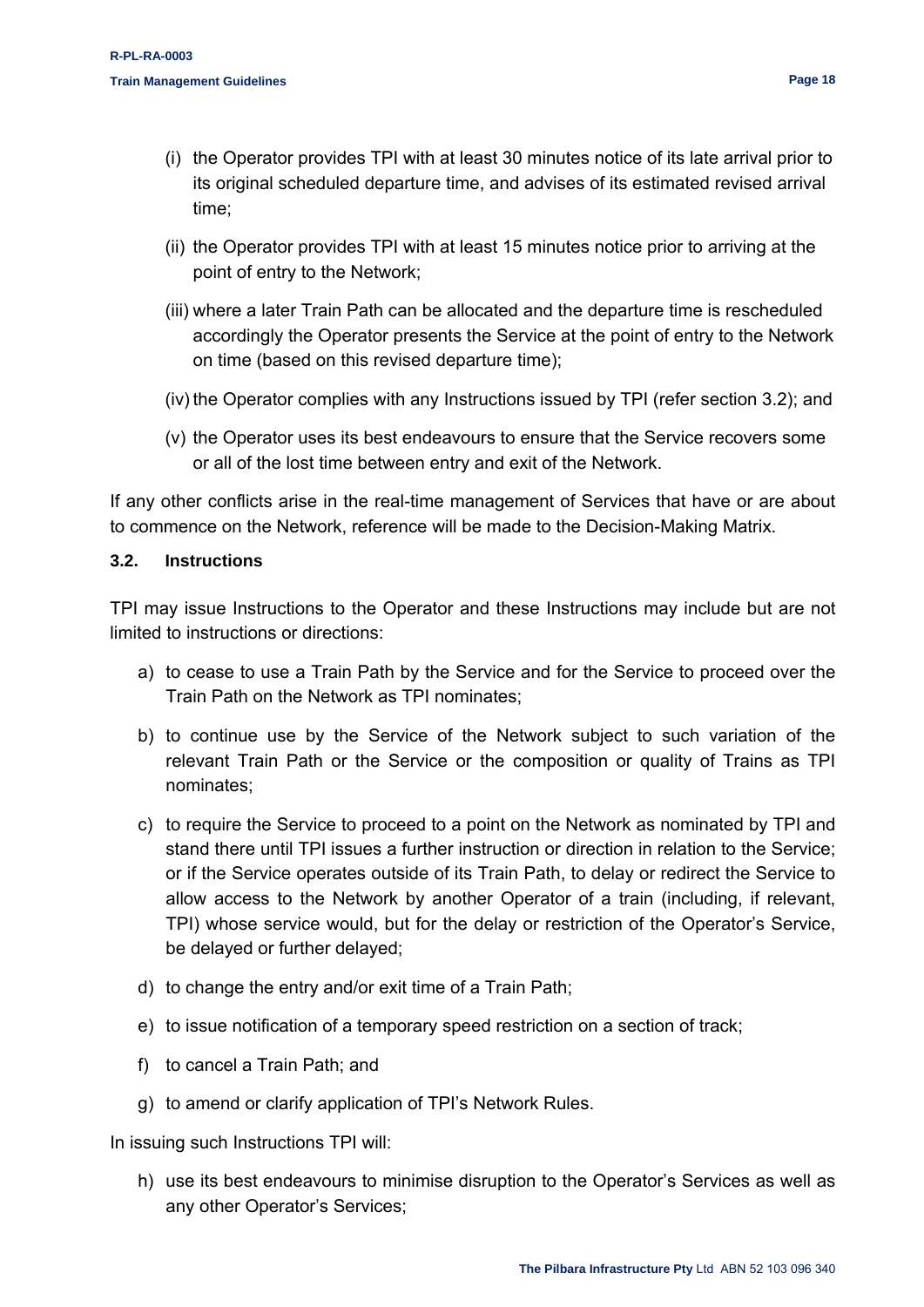- i) use its best endeavours to give the Operator reasonable notice in order for it to be able to comply with the Instruction;
- j) where a variation to a Train Path is to be permanent, it will be done so in accordance with the procedures specified in section 3.1 of TPI's Train Path Policy;
- k) as soon as reasonably practicable and in any event before an Instruction becomes effective, give to the Operator a written copy of the Instruction if such Instruction is ordinarily given in writing by TPI to Operators; and
- l) where a variation to a Train Path is to be temporary, the duration of the temporary Train Path will be consistent with the duration of the Instruction issued.

In receiving such Instructions the Operator will:

- m) comply with all Instructions and immediately inform all relevant train crew of the Instructions and any subsequent modifications to them;
- n) if the Instruction is a Train Control Direction, comply with this Instruction immediately;
- o) ensure that all relevant train crew are familiar with TPI's TMG, including its Network Rules, as well as any other relevant information provided to the Operator by TPI and will promptly inform the relevant train crew of any changes;
- p) in complying with Instructions, use its best endeavours to minimise disruption to any other Operator on the Network.

Unless the Train Control Centre gives an instruction that is a Train Control Direction, the Operator need only comply with an Instruction if it was given a reasonable time before the required time for compliance. Where an Instruction is unreasonable or impractical, for operating and cost reasons, the Operator may decline to run the service without penalty to its Service Level Performance Record.

TPI is not responsible for any delay suffered or cost incurred by the Operator in complying with a proper Instruction and the Operator releases TPI from any claim arising from such compliance. The Operator is not responsible for any delay suffered or cost incurred by TPI in the Operator complying with a proper Instruction of TPI and TPI releases the Operator from any such claim arising from such compliance.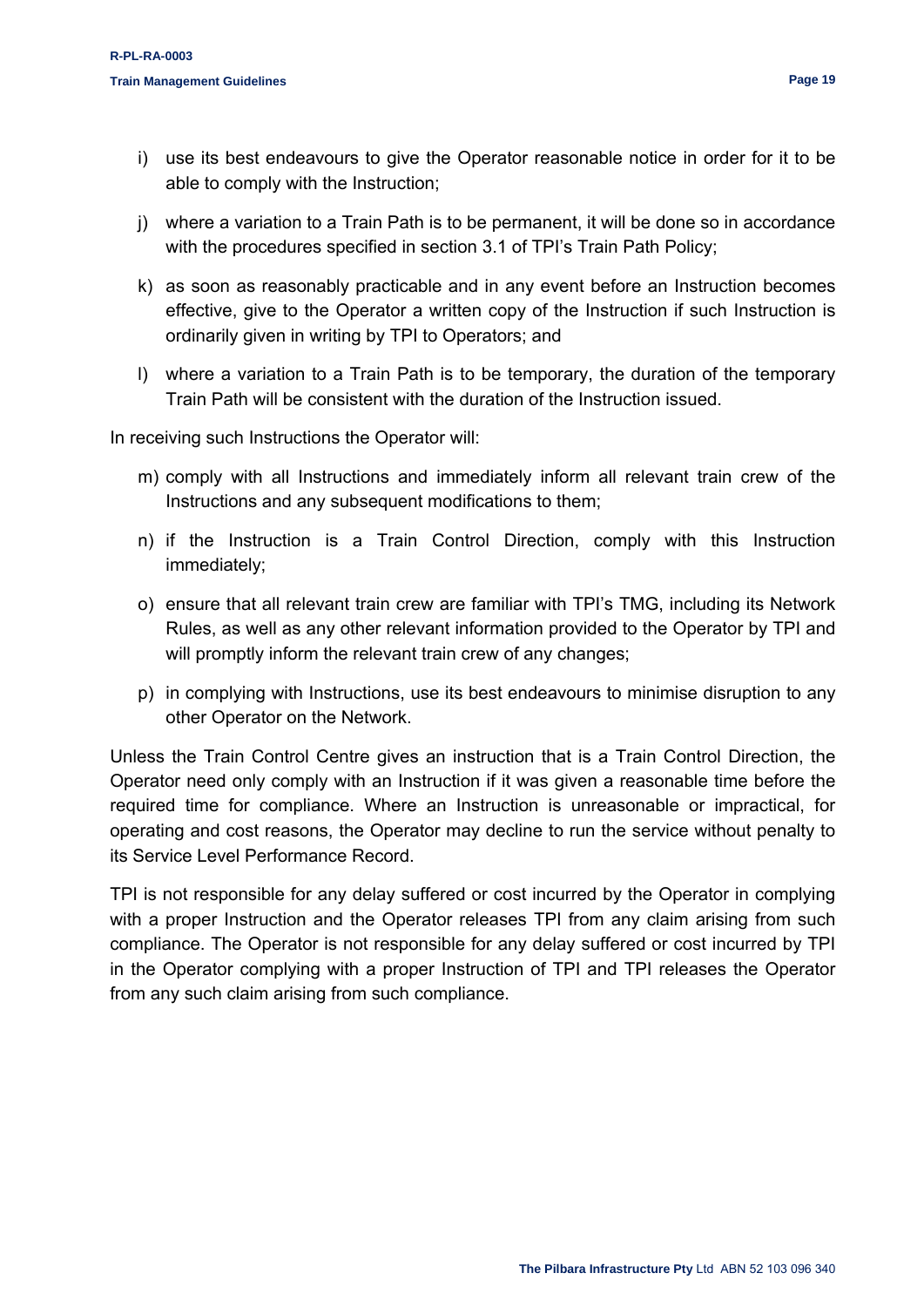#### <span id="page-19-0"></span>**4. MANAGING INFRASTRUCTURE ISSUES**

#### <span id="page-19-1"></span>**4.1. Netwok repairs, maintenance and upgrades**

#### <span id="page-19-2"></span>**4.1.1. Possessions**

TPI may perform repairs, maintenance or upgrading of the Network, or take possession of any part of the Network for the purpose of undertaking repairs, maintenance and upgrades, including undertaking such works for reasons related to safety, at any time. If repairs, maintenance or upgrading of the Network, or taking possession of any part of the Network for this purpose, are reasonably likely to materially affect Train Paths, prior to the commencement of the works, TPI will:

- a) take all reasonable steps to minimise any disruptions to Train Paths;
- b) at all times consult with all Operators whose Train Paths may be affected by a possession of the Network; and
- c) use its best endeavours to provide an alternative Train Path but need not obtain the affected Operator's consent to be able to perform repairs, maintenance or upgrading of the Network, or take possession of any part of the Network for this purpose.

TPI will:

- d) notify all affected Operators when possession of the Network is required for an emergency or due to a Force Majeure event; and
- e) treat all Operators fairly in the management of possessions.

TPI acknowledges that Section 34A of the *Railways (Access) Act 1998* provides the ERA with powers should it believe that TPI's conduct would be construed as hindering or preventing an Operator's access to TPI's Railway Network.

#### <span id="page-19-3"></span>**4.1.2. Consultation in relation to Possessions**

The following principles will be applied in consulting with Operators in relation to possessions:

- a) where works can be undertaken without affecting the use of Train Paths, no notice is required;
- b) where TPI must take possession for emergencies related to safety or natural or other events that might affect the Network, TPI will advise affected Operators as soon as possible of:
	- (i) the circumstances;
	- (ii) the likely impact on Train Paths;
	- (iii) the likely duration of the possession;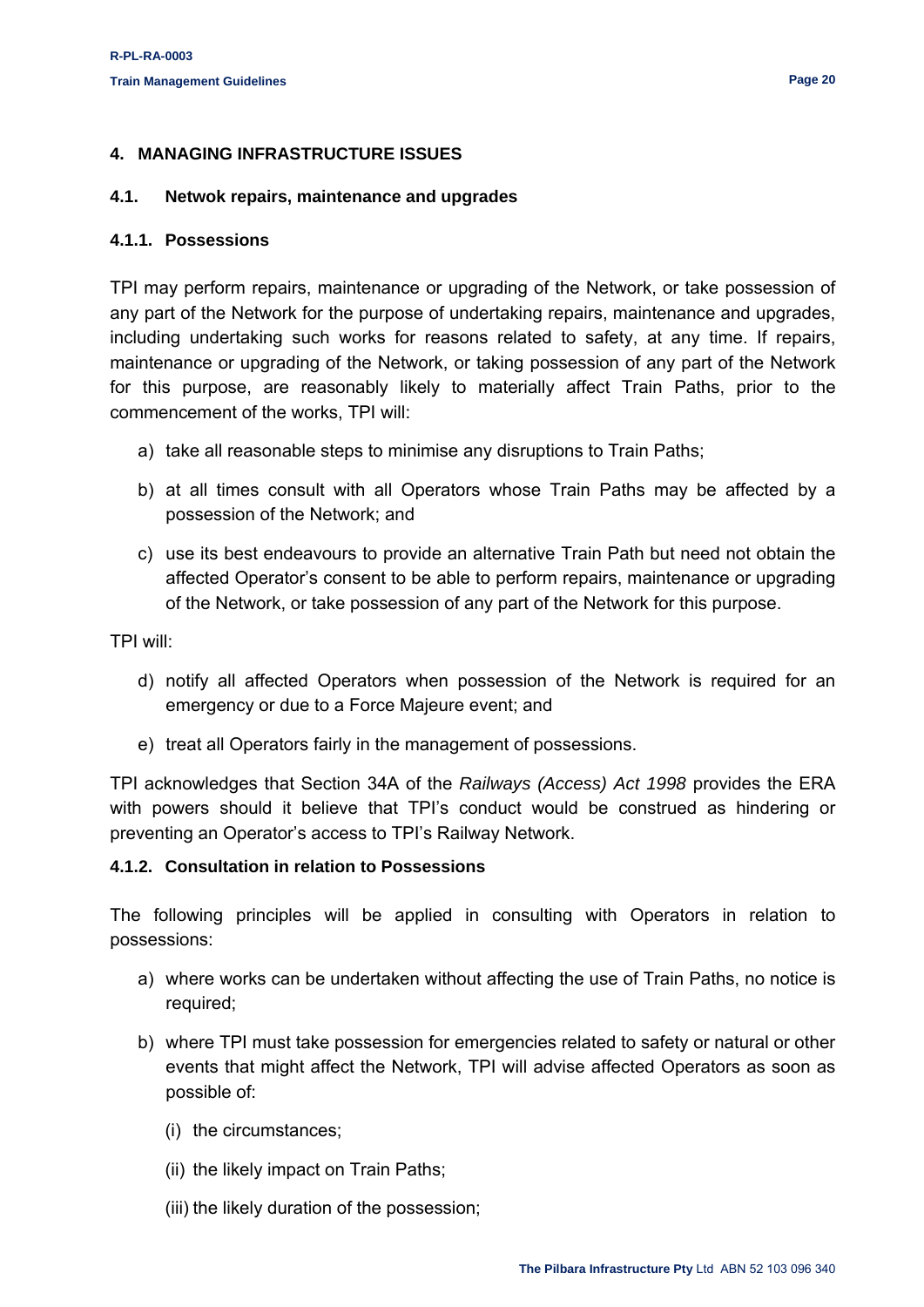- c) where TPI is to take possession for maintenance activities for periods less than six hours, it will give a minimum of 2 days' notice to affected Operators;
- d) where TPI is to take possession for maintenance activities for periods of between 6 and 48 hours:
	- (i) it will give a minimum of two weeks notice to affected Operators; or
	- (ii) if TPI is unlikely to be able to satisfy all Service Entitlements in the relevant fortnight, it will negotiate with Operators to determine what temporary adjustments may need to be made in order to facilitate the possession;
- e) where TPI requires possession for either major maintenance activities extending beyond 48 hours or where an upgrade will require changes over a long period of time, TPI will give at least six months notice or at least three months notice subject to reaching agreement with all affected Operators to this reduced notice period. TPI will also commence negotiations with affected Operators from the date of the notice to determine what adjustments may need to be made in order to facilitate the possession. TPI will provide its network possession notices related to these works to affected Operators and also to all other Operators on the same date;
- f) in the event that the timeframes for the maintenance activity notified by TPI are not achievable TPI will:
	- (i) notify affected Operators as soon as possible; and
	- (ii) provide a revised estimate of the anticipated completion time.
- g) Any notice given under this policy will describe:
	- (i) the extent and nature of the works;
	- (ii) the potential effect on Train Paths; and
	- (iii) what alternative arrangements are proposed.

#### <span id="page-20-0"></span>**4.2. Management of emergencies or other incidents**

In the event of an emergency which requires TPI to close all or part of the Network, TPI will notify all affected Operators as soon as possible of:

- a) the nature of the incident;
- b) the likely effect on Train Paths (and the possible duration of that effect); and
- c) develop a recovery plan with each affected Operator in accordance with the provisions of their Access Agreement.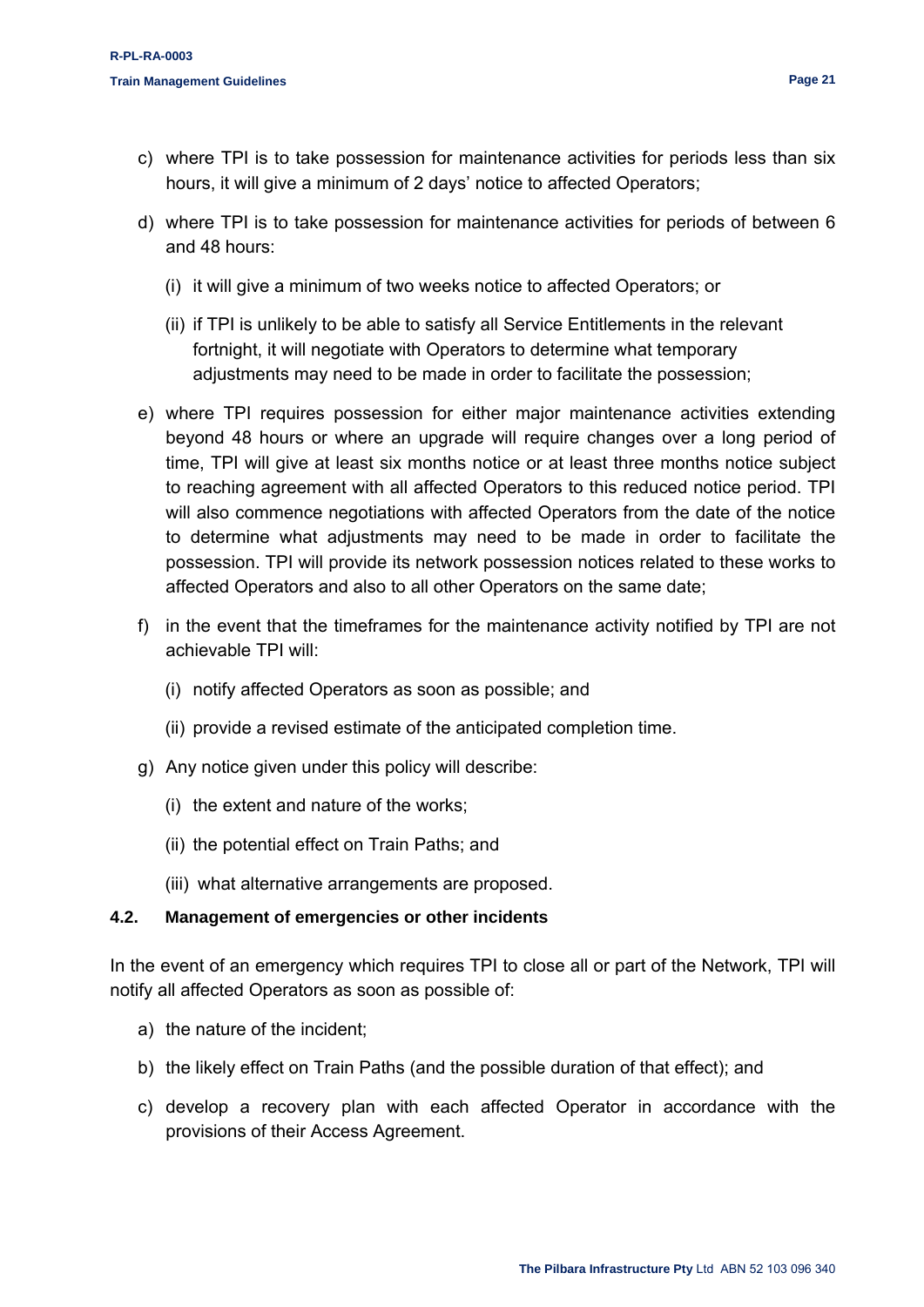#### **4.2.1. Network blockages**

<span id="page-21-0"></span>A Train failure which results in a blockage of the Network will be cleared using alternative locomotives and crews arranged by the relevant Operator of that Train or by TPI. The relevant Operator will co-operate fully with TPI in determining the strategy that will minimise the time that the Network will be blocked. In determining the strategy to recover the failed Train and clear the blockage from the Network, consideration may also be given, in consultation with the Operator of the failed train, to:

- a) a reduction of loading;
- b) continuing at a reduced speed;
- c) arranging an alternative locomotive and continuing; or
- d) amalgamating Trains.

Operators, other than the Operator whose train has failed, must provide reasonable assistance to TPI when necessary to facilitate the clearing of a blockage of the Network caused by a failed train.

An operator is not required to provide assistance if it will incur cost and risk unless agreement is reached on how the costs and risks will be shared. Agreement on the terms and conditions for providing assistance may be negotiated within the Access Agreement.

The failed Train will be cleared from the main line to the nearest location where it does not impact on train running and the Operator will then be responsible for planning repairs and alternative Train Paths in conjunction with TPI within the earliest possible time so as not to impede the operation of the Network.

#### <span id="page-21-1"></span>**4.3. Train activities following an incident or an emergency**

Following a major delay which has impacted the passage of Services on the Network, then, subject to each Operator's Service Entitlement, TPI will ensure that trains resume service in the order that they were scheduled to run prior to the event causing the delay, if practical, subject to consultation with Operators as to their positions and needs including factors such as crewing arrangements, sensitive freight and shipping or production requirements.

#### <span id="page-21-2"></span>**4.4. Management of issues affecting daily operations**

Daily issues (such as the imposition of temporary speed restrictions) will be managed in accordance with:

- a) TPI's Network Rules (provided with the Access Agreement); and
- b) the relevant Access Agreement.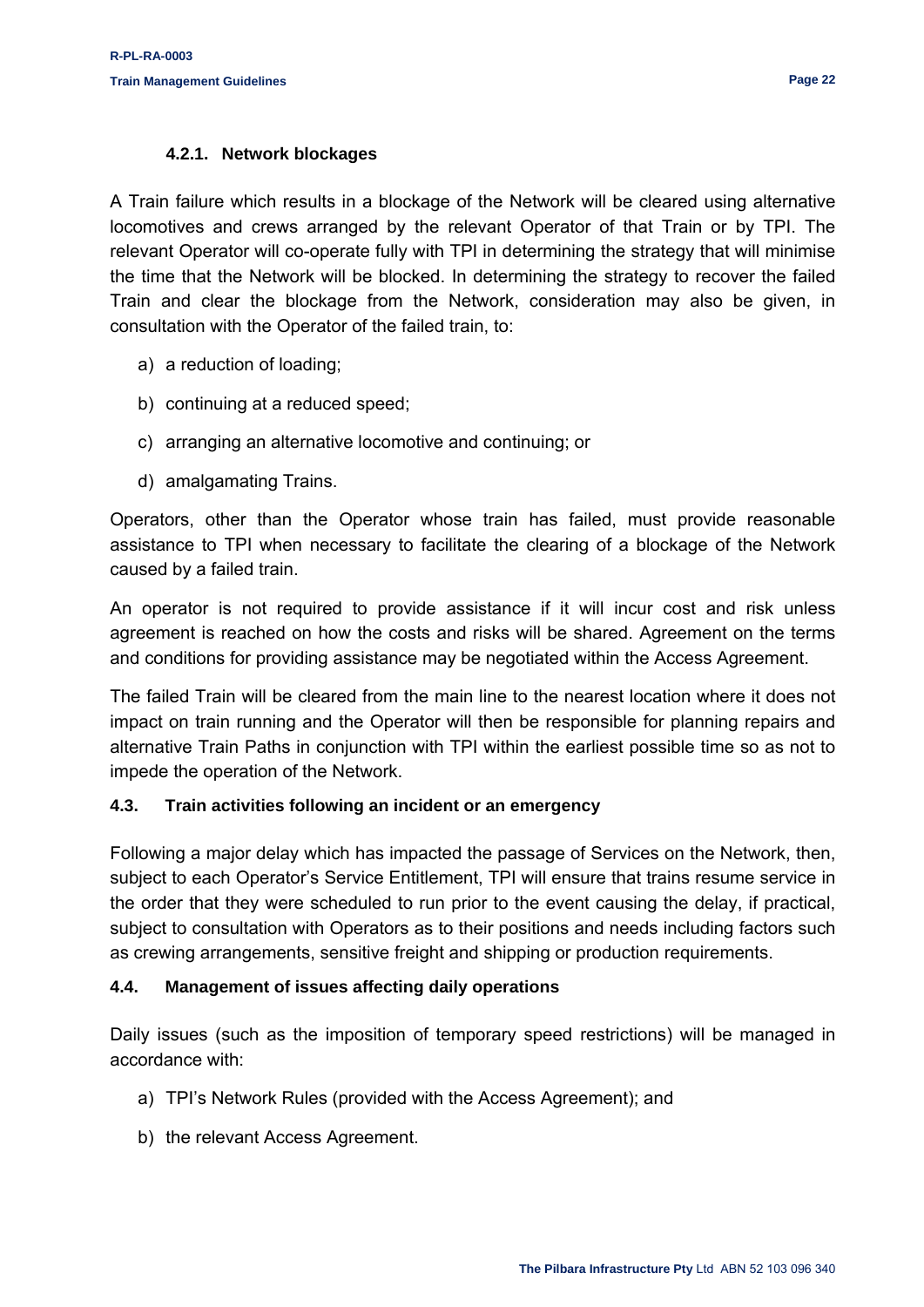TPI will maintain the Network (but only in so far as the Network is relevant to the Operator's Train Paths) to the highest level consistent with its obligations under Access Agreements or the requirements on TPI under the *Rail Safety Act 1998*.

When required by the condition of the Network, TPI may (to the extent of such requirement only) give notice of speed and weight restrictions and the Operator must comply with such a notice.

#### <span id="page-22-0"></span>**4.5. Disputes**

Any disputes arising in relation to any aspect of these guidelines will be managed in accordance with the Access Agreement. Part 3 of the Code provides for arbitration of Access disputes in certain circumstances in relation to the provisions to be contained in a proposed Access Agreement. Those circumstances are set out in Section 25(2) of the Code.

Once an Access Agreement has been entered into disputes will be resolved by a threestage process as follows:

- a) firstly, negotiation of the dispute between the parties with a 7 day time limit and using reasonable endeavours;
- b) secondly, by mediation between the equivalent Chief Executive Officers and after 14 days if no agreement is reached by expert mediation; and
- c) thirdly, by arbitration in accordance with the *Commercial Arbitration Act 1985*.

If no Access Agreement is yet in place, an Access Seeker, seeking Access under the Code, may seek to have the matter arbitrated as a dispute in accordance with Section 26(1) of the Code.

#### <span id="page-22-1"></span>**4.6. Performance monitoring (KPIs)**

No later than 90 days after the commencement of an Access Agreement, the parties will meet for the purpose of identifying and agreeing on the means of measuring the performance of each party under the agreement. The agreed means are referred to as Key Performance Indicators.

When agreed, the Key Performance Indicators must be set out in writing signed by both parties. The parties will also agree in writing:

- a) the manner in which, and the frequency with which, the Key Performance Indicators are to be monitored and recorded;
- b) the consequences in relation to rights and obligations under the Access Agreement or otherwise of not meeting or of exceeding Key Performance Indicators; and
- c) any other relevant arrangements relating to the use of Key Performance Indicators in connection with the Access Agreement.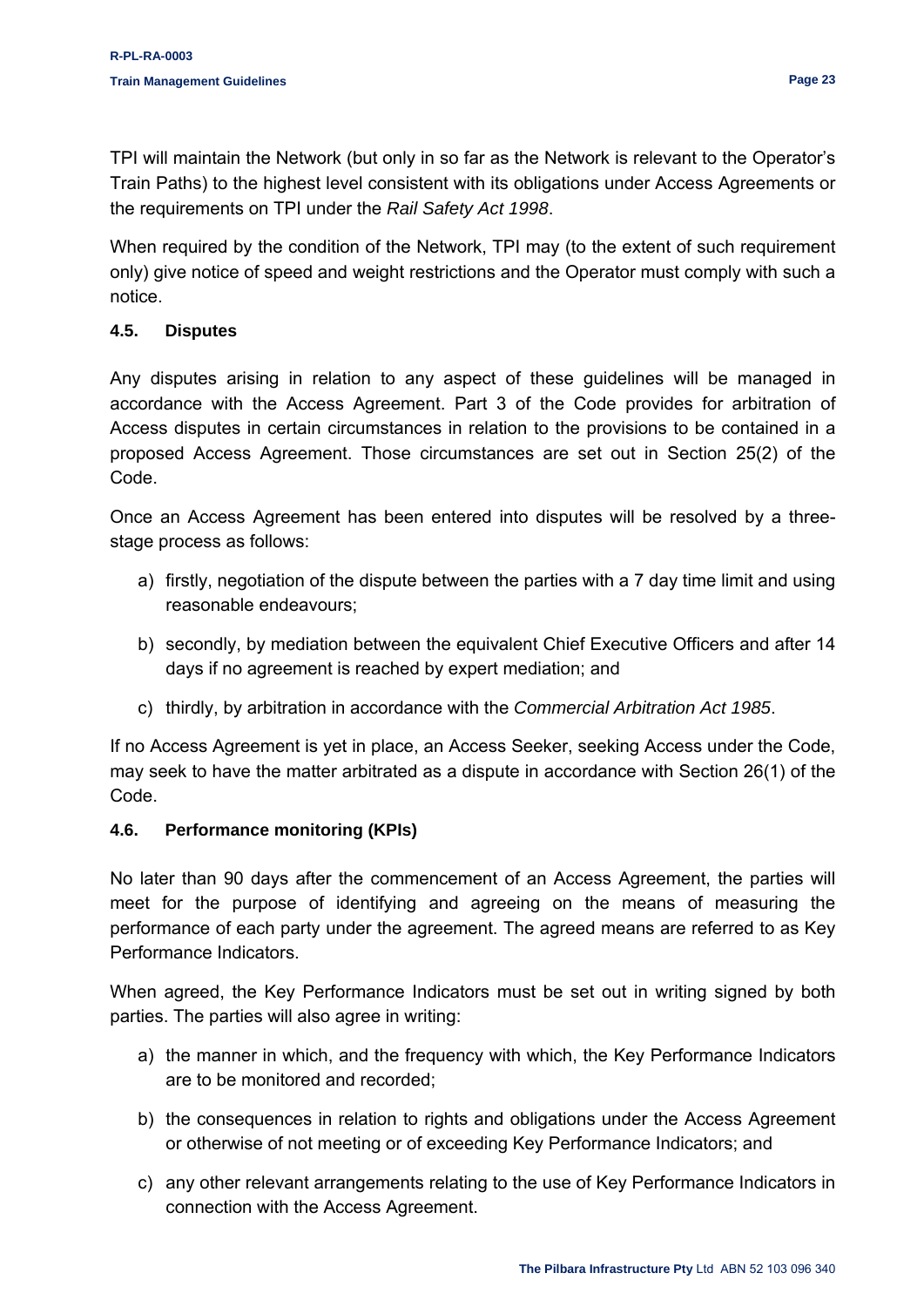When recorded in writing and signed by the parties the agreed arrangements relating to Key Performance Indicators will constitute part of an Access Agreement. The parties may in writing signed by each of them vary the terms of the Key Performance Indicators. The Key Performance Indicators are relevant to both parties and must be complied with during the access agreement unless a shorter period is specified. TPI and the Operator will monitor the appropriateness of the Key Performance Indicators.

The parties must meet when agreed but not less than quarterly for the purpose of discussing and determining actual performance against the Key Performance Indicators. The parties will jointly determine the appropriateness of the Key Performance Indicators for the purpose of reward or penalty.

#### <span id="page-23-0"></span>**4.7. Protocols for consultation with operators**

In the event of TPI becoming aware of a Network failure or potential deviation from the Train Path, whereby the predicted exit time from the Network will be at variance to the scheduled exit time, the Operator will be advised, at the earliest possible time, of the magnitude of the variance and revised time of exit from the Network.

The timing of this advice will be as agreed between the Operators and TPI, and should at least take into account the magnitude of the deviation from schedule and the duration of the remaining journey on the Network.

In the event of the Operator becoming aware of a Network failure or potential deviation from schedule, the Operator shall advise TPI at the earliest possible time of the event and the magnitude of the deviation.

To facilitate the above communications process, the Operator and TPI shall provide for a 24 hour communications link unless otherwise agreed.

#### <span id="page-23-1"></span>**4.8. Consistency between access agreements and the TMG**

TPI will ensure where possible, that those sections of an Access Agreement which relate to requirements set out in this document are referenced to the relevant clauses in this document to ensure consistency is maintained between the Access Agreement and this document.

#### <span id="page-23-2"></span>**4.9. Compliance and Review**

Stakeholders have the ability to express any concern to the ERA which may arise at any time and the ERA will investigate such claims.

The ERA has the power under the Code to amend the TMG at any time and Access Seekers and Operators can at any time request the ERA to consider amendments.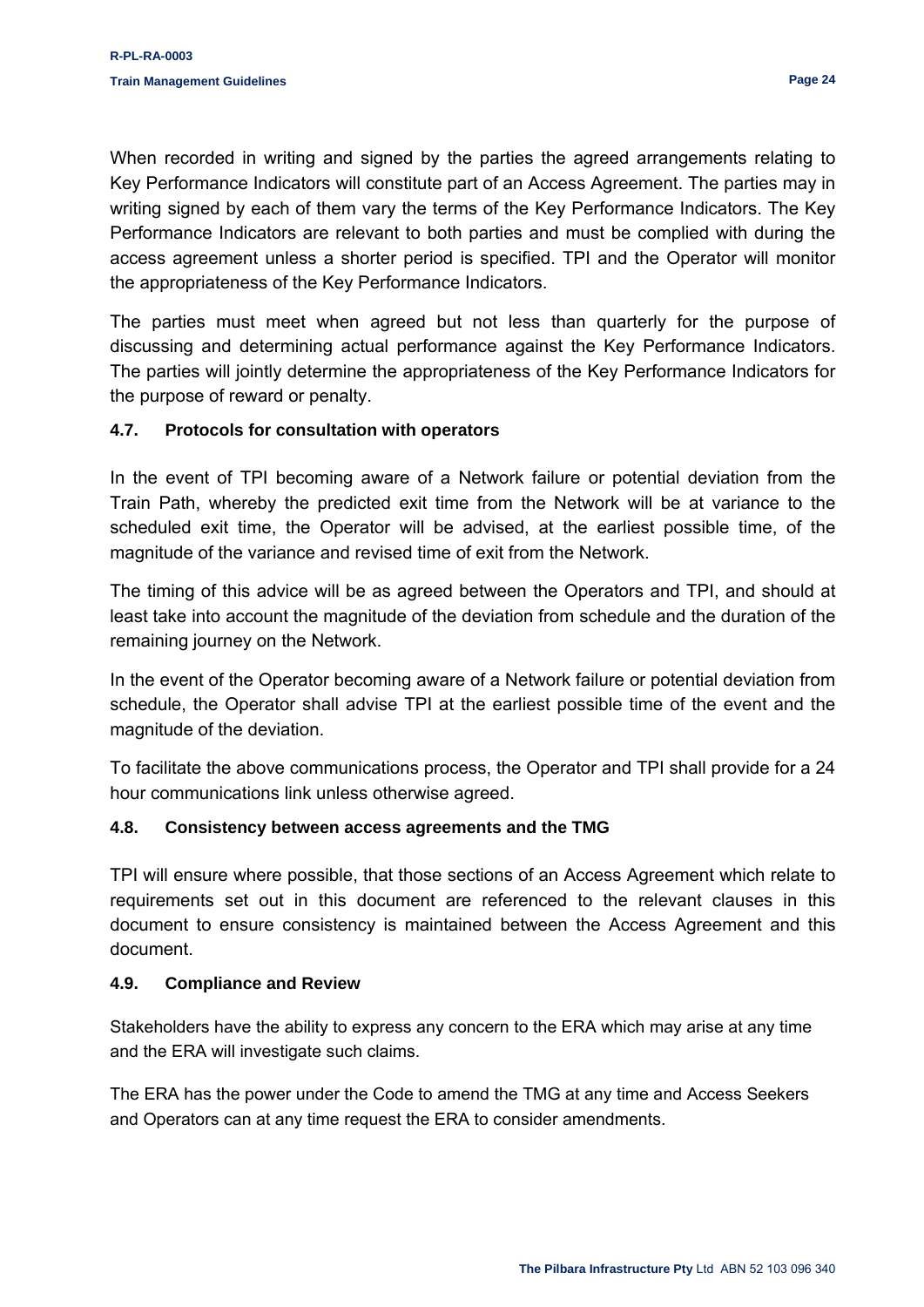TPI agrees to the monitoring by the ERA of its compliance with the TMG through an audit of TPI's obligations under its TMG conducted every two years after the commencement date of an access agreement inside the Code.

This audit will be carried out by an Independent Auditor approved by the ERA, with TPI managing and funding the audit. The scope of the audit will be determined by the ERA.

The final audit report will be provided to the ERA. The ERA will publish this report on its web site (excluding confidential information).

The ERA can also commission special audits at any time on any TMG issue where additional assurance is required.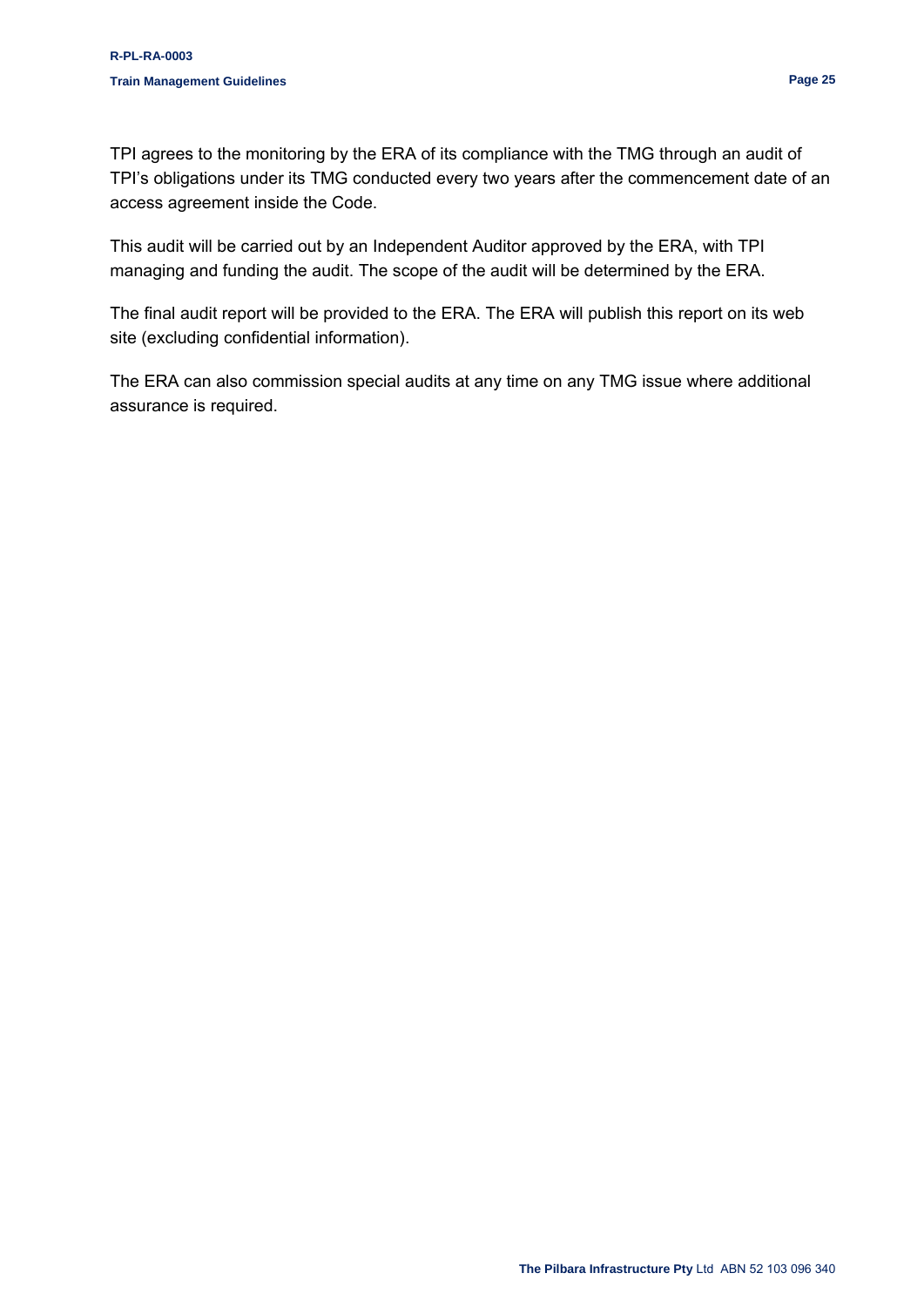#### <span id="page-25-0"></span>**5. CONTROL AND MANAGEMENT OF ACCESS TO THE NETWORK**

#### <span id="page-25-1"></span>**5.1. Network management**

#### <span id="page-25-2"></span>**5.1.1. Control of the network**

Control of the Network and management of access to the Network, subject to the Act and Code, remains at all times with TPI.

#### <span id="page-25-3"></span>**5.1.2. TPI's Warranty of Entitlement to Grant Access**

TPI warrants that it is entitled to grant to the Operator the rights of access to the Network as specified in an Access Agreement.

#### <span id="page-25-4"></span>**5.1.3. Network Access Provider's Obligations**

TPI will at all times during the term of an Access Agreement:

- a) undertake the function of Train Control over the Network;
- b) comply with the Train Management Guidelines;
- c) safely and efficiently operate the Network so that any permitted use of the Network by the Operator is facilitated promptly and effectively in accordance with the Access Agreement;
- d) make the Network available to enable the Operator to use the Train Paths granted by TPI on agreed terms;
- e) maintain and operate the Train Control Centre and a communication system for the purpose of communication with the Operator and other users of the Network, and to facilitate the Operator's access to that communication system;
- f) use its reasonable endeavours to provide the Operator with details, as soon as reasonably practicable, of all operating incidents which have affected or could potentially affect the ability of any Train to retain its Train Path, or else affect its security or safety or the security and safety of the freight or personnel; and
- g) comply with all applicable Acts of the Commonwealth and State Parliaments, subordinate legislation, municipal by-laws and other laws in any way applicable to TPI's management and control of the Network.

#### <span id="page-25-5"></span>**5.1.4. Operators Warranty in Relation to Rolling Stock Standards**

The Operator will warrant at all times during an Access Agreement that:

a) each Train operated by the Operator on the Network is at all times in a good and safe operational condition; and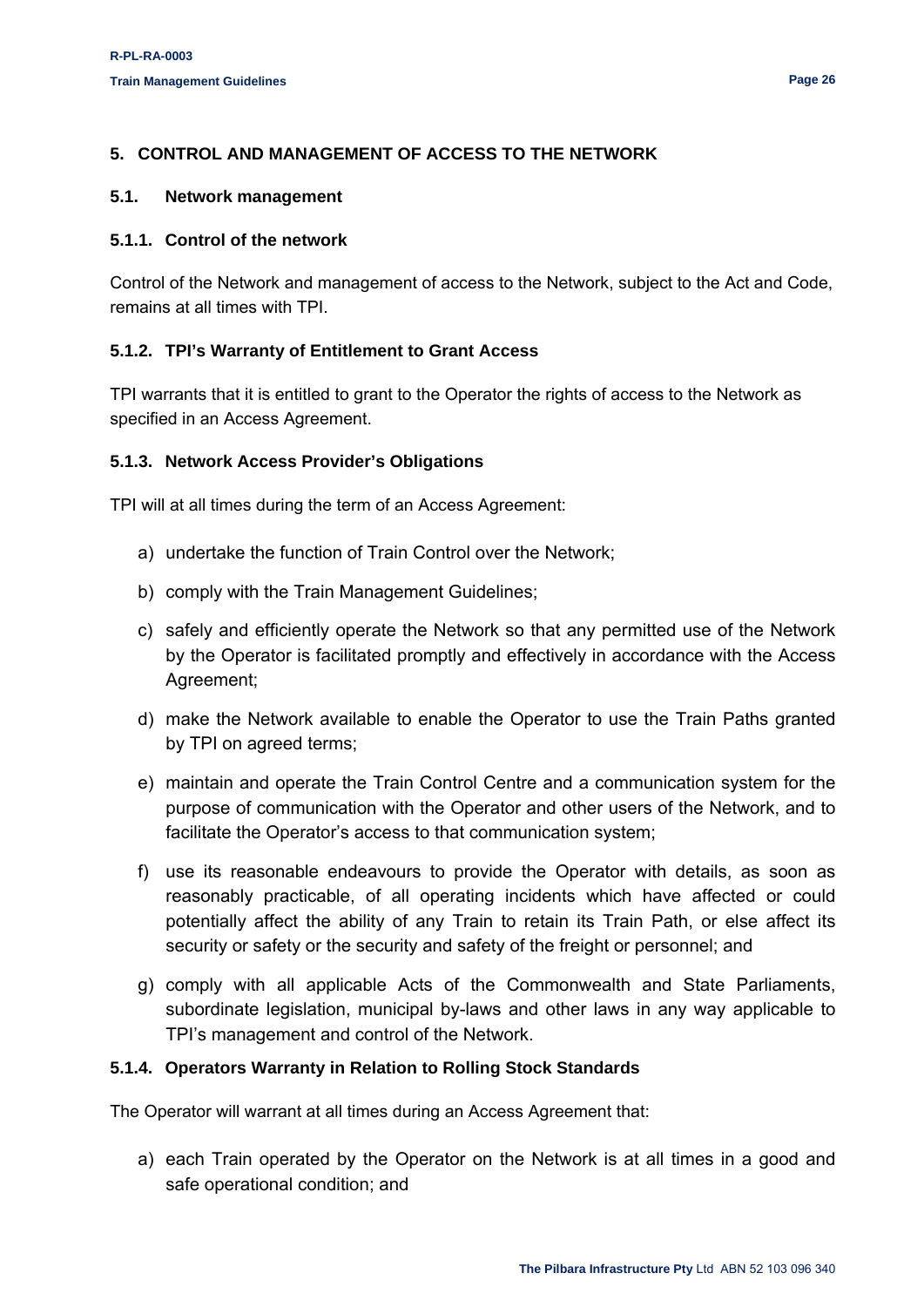- (i) the "Railways of Australia Manual of Engineering Standards and Practices";
- (ii) the draft code of practice on Rolling Stock issued or published by the Australasian Railways Association; or
- (iii) if that draft code of practice on Rolling Stock is subsequently endorsed by the Commonwealth of Australia (including, without limitation, any of its governmental departments or authorities) for national implementation on the Network, then such code of practice once it is so endorsed.

#### <span id="page-26-0"></span>**5.1.5. Operators Warranty in Relation to Train Crew**

The Operator will warrant at the Commencement Date and at all times during an access term that each Train operated by the Operator on the Network will be operated by a Train Crew consisting of a person or persons who:

- a) are qualified under TPI's Network Rules and have an appropriate track access permit in accordance with the TPI's Network Rules; and
- b) have knowledge of the route over which the Train Crew will operate the Train in accordance with the Operator's Procedures; and
- c) be qualified in the operation of the Rolling Stock used to operate the Train in accordance with the Operator's Procedures.

#### <span id="page-26-1"></span>**5.1.6. Operator's Obligations**

The Operator must at all times:

- a) use its best endeavours to ensure that its use of the Network complies with the Train Paths applicable to each Service;
- b) comply with all TPI's Train Control Directions immediately;
- c) conduct itself in accordance with Instructions issued;
- d) if it becomes aware that material non-compliance by a Service with the applicable Train Path (or any other Train Path which is provided) has occurred or is a reasonable possibility, notify the Train Control Centre immediately;
- e) ensure that its use of the Network is carried out in such a way as to minimise obstruction of the Network and so that use of the Network by any other user authorised by TPI is not prevented or delayed (other than through use of the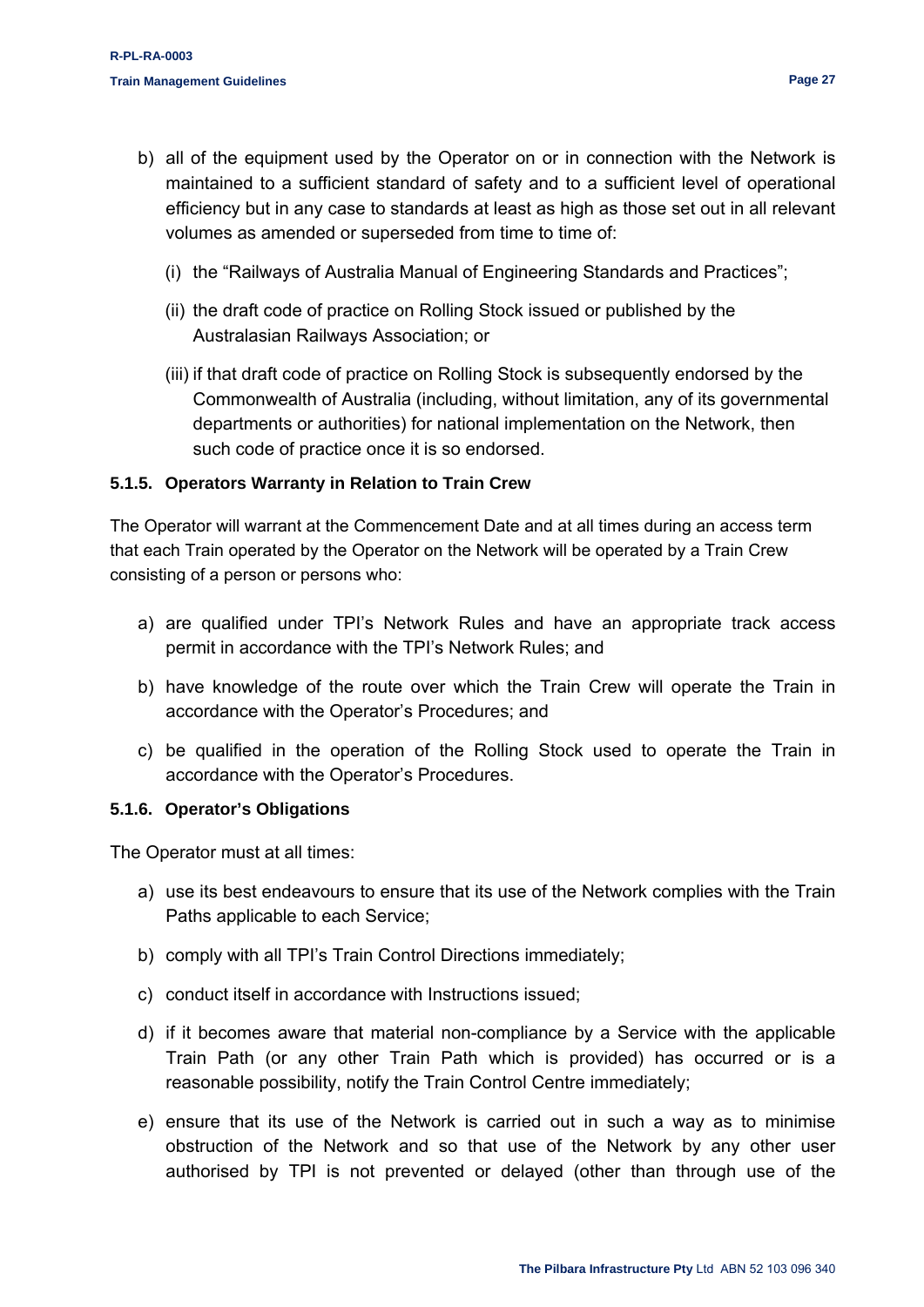Network in accordance with the TMG or any Access Agreement or through proper compliance with an Instruction validly given);

- f) comply with all applicable Acts of the Commonwealth and State Parliaments, subordinate legislation, municipal by-laws and other laws in any way applicable to operation of the Services or its use of the Network;
- g) not materially change, alter, repair, deface, damage or otherwise affect any part of the Network;
- h) provide and maintain communications equipment which is compatible with the equipment used in the Train Control Centre and use such equipment to communicate with the Train Control Centre. If TPI proposes to change communications equipment in the Train Control Centre and the proposal will result in the Operator having to replace or upgrade its communications equipment, TPI will give reasonable notice to and consult with, the Operator and the Operator will replace or upgrade the communications equipment to be compatible with the equipment used in the Train Control Centre;
- i) provide to TPI any information related to the operation of the Services (excluding commercial information) as TPI reasonably requires to enable it to properly perform its functions and discharge its obligations to the Operator, other Operators, its owner and the public;
- j) provide to TPI a Train Manifest in a format acceptable to TPI, where the Service is consistent with the Operator's Access Agreement, for each Service not less than 15 minutes prior to that Service commencing use of the Network and provide written notice of any detail of the Train Manifest which changes during the course of the operation of the Service over the Network;
- k) inform TPI as soon as reasonably practicable of any cancellation or intended cancellation by the Operator of any Service; and
- l) provide reasonable assistance to TPI when necessary to facilitate the clearing of a blockage of the Network caused by a failed train. An operator is not required to provide assistance if it will incur cost and risk unless agreement is reached on how the costs and risks will be shared.

#### <span id="page-27-0"></span>**5.2. Environmental and Dangerous Goods**

Each party must comply with all environmental laws and with their respective environmental policies (in so far as they comply with the law), including all applicable laws and lawful policies dealing with dangerous goods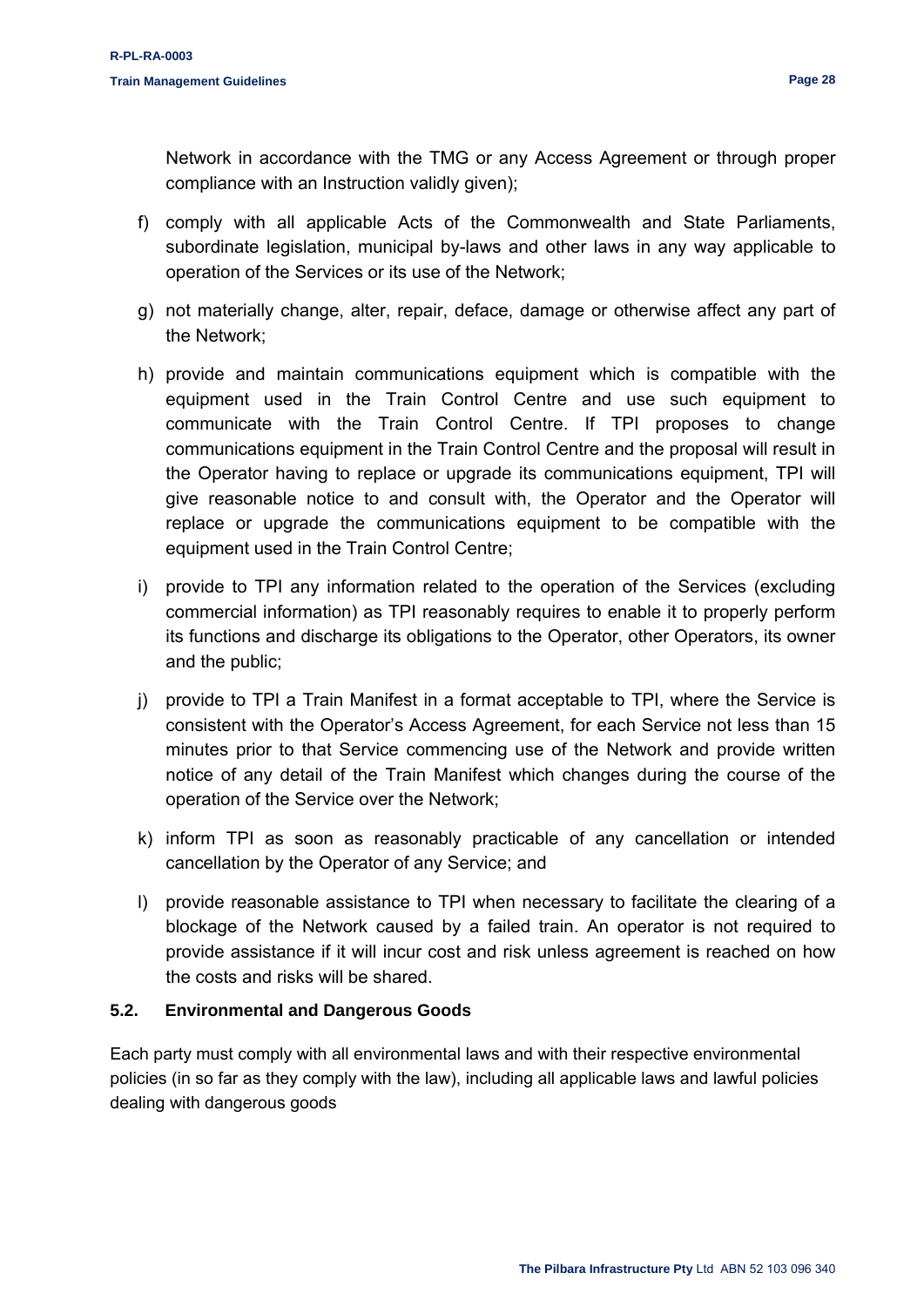#### <span id="page-28-0"></span>**5.2.2. Notification of Carriage of Certain Materials**

The Operator must include in all Train Manifests such detail in relation to the identification of dangerous goods as is required by the Dangerous Goods Code and as is otherwise reasonably required by TPI (on terms not inconsistent with the Dangerous Goods Code).

#### <span id="page-28-1"></span>**5.2.3. Notification of Incident involving Dangerous Goods**

The Operator will provide to TPI details, at the earliest practicable time after the Operator becomes aware, of all incidents (including non-compliance with relevant codes, regulations, bylaws or other statutory provisions) involving dangerous goods including but not limited to any spillage, leakage or container or package damage associated with the movement of any Train on the Network.

#### <span id="page-28-2"></span>**5.2.4. Notification of Environmental Condition**

Where:

- a) TPI becomes aware that, as a result of the activities of the Operator under this Agreement, an Environmental Condition exists or has occurred and TPI reasonably considers that action or intervention is required to prevent, mitigate or remedy that Environmental Condition; or
- b) TPI is given a direction by a competent authority that some action or intervention is required to prevent, mitigate or remedy an Environmental Condition resulting from the activities of the Operator under this Agreement;

then TPI must inform the Operator of the relevant requirements and, where practicable, any steps which TPI reasonably considers will be necessary to prevent, mitigate or remedy the situation, and the Operator must immediately, or as soon as reasonably practicable after receiving such notice, implement such requirements and steps and any other necessary action so that the Environmental Condition is no longer present or the Environmental Damage is rectified.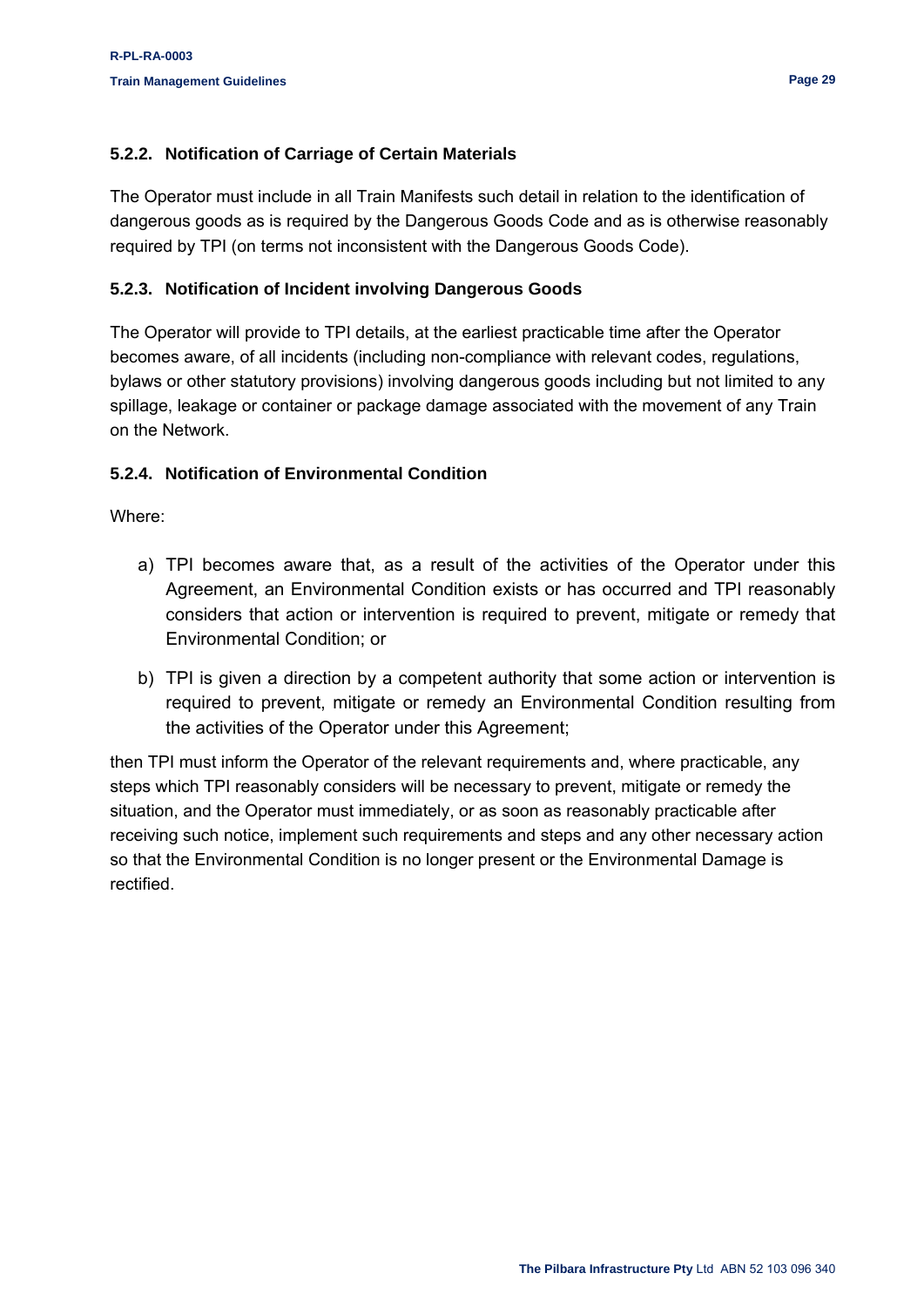#### <span id="page-29-0"></span>**APPENDIX A – DECISION MAKING MATRIX**

The Train Controller will be responsible for the application of the Decision-Making Matrix. The Decision-Making Matrix will be used where two services run by different Operators are competing for priority in relation to a traffic management decision by Train Control. If the two Services are run by the same Operator, the Operator can determine the priority that is to apply, provided it does not interfere with the Train Paths allocated to another Operator.

In applying the matrix the meaning of "On Time", "Ahead" or "Late" is determined based on the scheduling of paths in the FTP:

- a) if a train enters the Network at its scheduled time and is travelling in accordance with the Train Path allocated to it, it is running "On Time";
- b) if a train has entered the network more than 10 minutes after its scheduled time or loses time en-route (due to either a failure by the Operator or the infrastructure) and is not expected to exit on time, it is "Late";
- c) if a train has entered the network more than 10 minutes before its scheduled time or gains time en-route and is expected to exit earlier than its scheduled time, it is "Early".

The Manager, Train Control and Scheduling is responsible for compliance with the TMG and training will be provided to Train Controllers in the application of the matrix

Where there is some constraint that means the matrix would not allow the overall on-time objective for all trains to be met, the Train Controller will refer the issue to the Manager, Train Control and Scheduling who will decide the course of action to be taken, taking into account the need to treat all operators fairly; the safe operation of the railway; and the on-time running objective of all trains.

| All              | To ensure operational safety is maintained through compliance with safe working<br>rules, regulations and procedures                                           |
|------------------|----------------------------------------------------------------------------------------------------------------------------------------------------------------|
| <b>TPI</b>       | To ensure the integrity of the track and other infrastructure so that the train plan can<br>be met.<br>To manage the Network based on agreed entry/exit times. |
| <b>Operators</b> | To ensure operating integrity, including train crewing, locomotives, wagons and<br>loading so that the train plan can be met.                                  |

#### **General principles for train management**